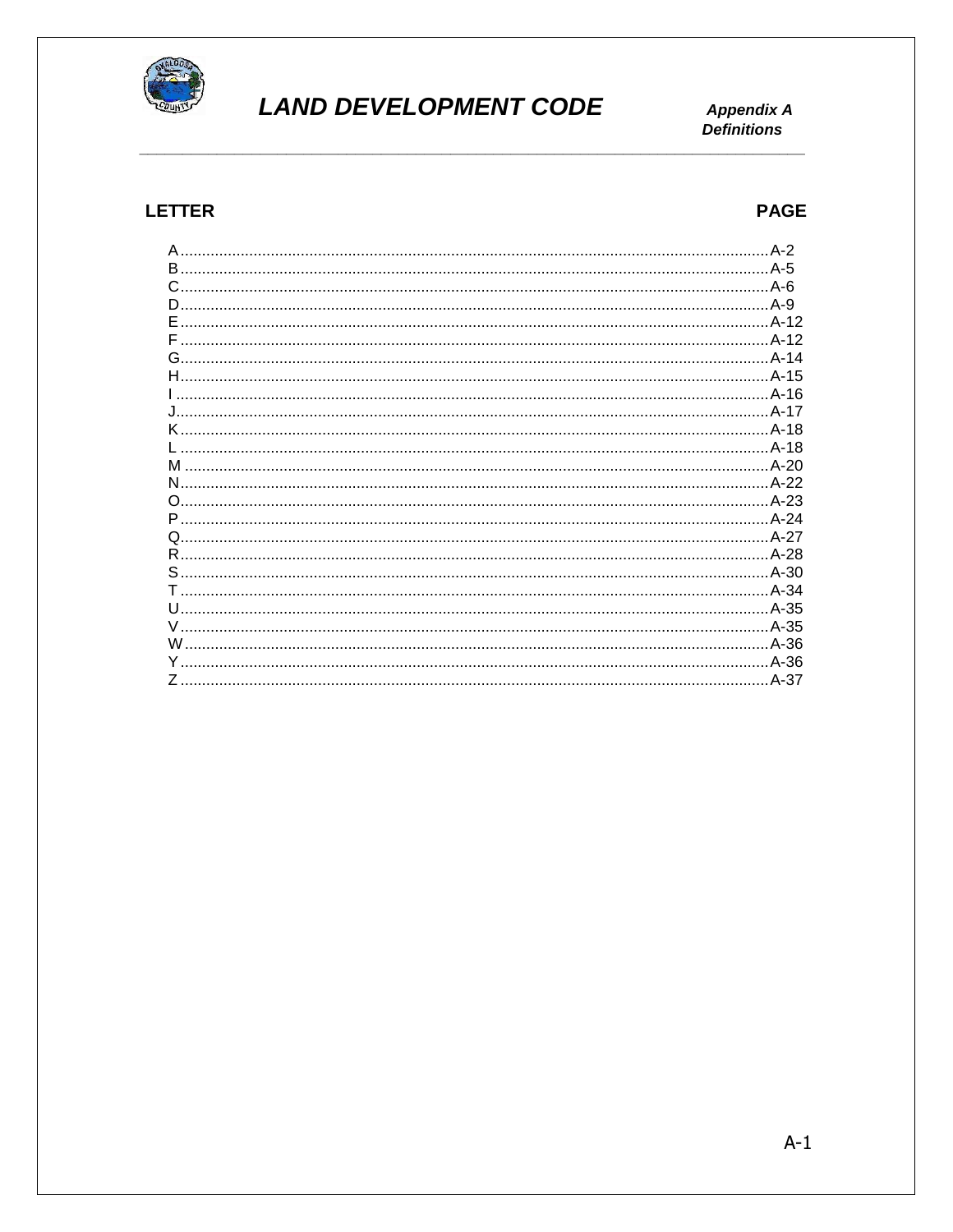

 *Definitions \_\_\_\_\_\_\_\_\_\_\_\_\_\_\_\_\_\_\_\_\_\_\_\_\_\_\_\_\_\_\_\_\_\_\_\_\_\_\_\_\_\_\_\_\_\_\_\_\_\_\_\_\_\_\_\_\_\_\_\_\_\_\_\_\_\_\_\_\_\_\_\_\_\_\_\_\_*

 **A**

**ABANDONMENT:** Relinquish the public's interest, claim, or title to a public right-of-way, easement, public way, or other public property.

**ABUTTING:** Having a common border with, or being separated by such a common border, by an alley or easement.

**ACCELERATION LANE:** An added roadway lane that permits the merging of slower moving vehicles into the main vehicular stream.

**ACCESS:** A way of approaching into or leaving from a property.

**ACCESSORY STRUCTURE OR USE:** A building or use which: (1) is subordinate to and serves a principal building or principal use; (2) is subordinate in area, extent, or purpose to the principal building or principal use served; (3) contributes to the comfort, convenience, or necessity of occupants of the principal building or principal use; and (4) is located on the same lot or parcel as the principal building or principal use.

**ADDITION:** Any construction or expansion, which increases the size or capacity of a structure or land use after the completion of the original structure or use.

**ADJACENT LAND:** A lot or parcel of land that shares all or part of a common lot line with another lot or parcel of land.

**ADULT CONGREGATE LIVING FACILITY (ACLF):** A type of residential care facility as defined in Chapter 400, Part II, F.S.

**ADULT USES:** (See following list).

**(1) ADULT ARCADE:** An establishment where, for any form of consideration, one or more motion picture projectors, slide projectors, or similar machines for viewing by five or fewer persons each are used to show films, motion pictures, video cassettes, slides, or other photographic reproductions that are characterized by an emphasis upon the depiction or description of specified sexual activities or specified anatomical areas.

**(2) ADULT BOOKSTORE:** An establishment that has as a substantial portion of its stock-in-trade and offers for sale, for any form of consideration, any one or more of the following: 1) books, magazines, periodicals, or other printed matter, or photographs, films, motion pictures, video cassettes, slides, or other visual representations that are characterized by an emphasis upon the depiction or description of specified sexual activities or specified anatomical areas; or 2) instruments, devices, or paraphernalia that are designed for use in connection with specified sexual activities.

**(3) ADULT CABARET:** A nightclub, bar, restaurant, or similar establishment that regularly features live performances that are characterized by the exposure of specified anatomical areas or by specified sexual activities, or films, motion pictures, video cassettes, slides, or other photographic reproductions in which a substantial portion of the total presentation time is devoted to the showing of material that is characterized by an emphasis upon the depiction or description of specified sexual activities or specified anatomical areas.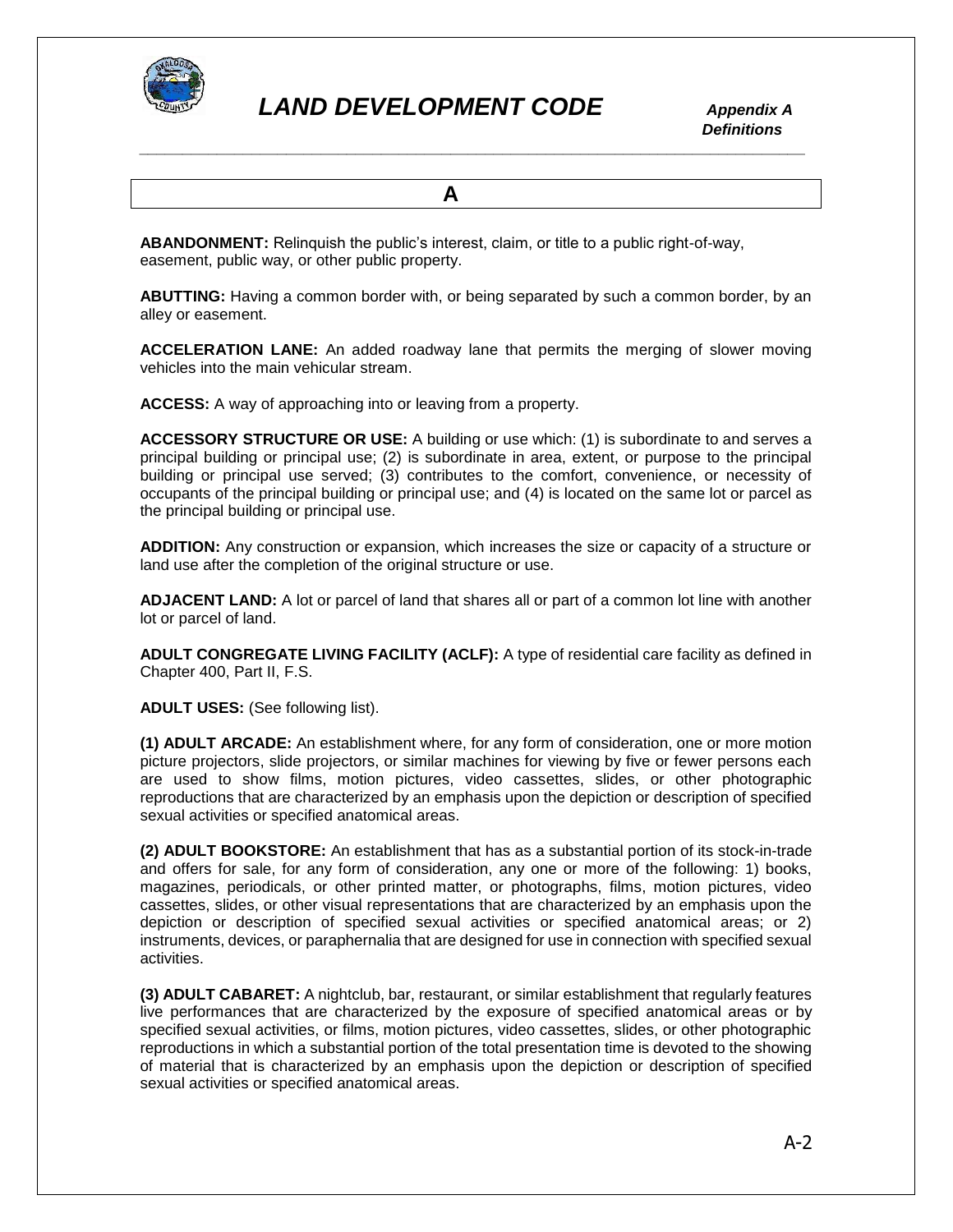

 *Definitions \_\_\_\_\_\_\_\_\_\_\_\_\_\_\_\_\_\_\_\_\_\_\_\_\_\_\_\_\_\_\_\_\_\_\_\_\_\_\_\_\_\_\_\_\_\_\_\_\_\_\_\_\_\_\_\_\_\_\_\_\_\_\_\_\_\_\_\_\_\_\_\_\_\_\_\_\_*

**(4) ADULT MOTION PICTURE THEATER:** An establishment where, for any form of consideration, films, motion pictures, video cassettes, slides, or similar photographic reproductions are shown, and in which a substantial portion of the total presentation time is devoted to the showing of material characterized by an emphasis on the depiction or description of specified sexual activities or specified anatomical areas.

**(5) ADULT THEATER:** A theater, concert hall, auditorium, or similar establishment characterized by [activities featuring] the exposure of specified anatomical areas or by specified sexual activities.

**(6) MASSAGE PARLOR:** An establishment where, for any form of consideration, massage, alcohol rub, fomentation, electric or magnetic treatment, or similar treatment or manipulation of the human body is administered, unless such treatment or manipulation is administered by a medical practitioner, chiropractor, acupuncturist, physical therapist, or similar professional person licensed by the state This definition does not include an athletic club, health club, school, gymnasium, reducing salon, spa, or similar establishment where massage or similar manipulation of the human body is offered as an incidental or accessory service.

**AD VALOREM TAX:** A tax levied on the value of real property.

**ADVERSELY AFFECTED PARTY;** Any person or local government which will suffer an adverse affect to an interest protected or furthered by the Code, including interests related to health and safety, police and fire protection service systems, densities or intensities of development, transportation facilities, health care facilities, equipment or services, or environmental or natural resources. The alleged adverse impact may be shared in common with other members of the community at large, but shall exceed in degree the general interest in community shared by all persons (ss.163.3215(2),F.S.).

**AFFORDABLE HOUSING:** As defined at Section 420.9071, F.S.

**AGRICULTURAL USES:** Activities within land areas which are predominantly used for the cultivation of crops and livestock including: cropland; pasture land; orchards; vineyards; nurseries; ornamental horticulture areas; groves; confined feeding operations; specialty farms; and silviculture areas. Agricultural uses generally include those listed in the North American Industry Classification System (2002), Chapter 11.

**AIRPARK:** A planned development that includes an airport or landing field, which may include accessory or support services (i.e. hangars), as an integral part thereof.

**AIRPORT:** An area of land or water used for, or intended to be used for, landing and takeoff of aircraft, including appurtenant areas, buildings, facilities, or rights-of-way necessary to facilitate such use or intended use. "Private airport" means an airport, publicly or privately owned, which is not open or available for use by the public, but may be made available to others by invitation of the owner or manager.

**ALLEY:** A roadway dedicated to public use affording only a secondary means of access to abutting property and not intended for general traffic circulation.

**ALLOWABLE USE:** A use by right allowed in a particular land use district.

**ALTERATION, STRUCTURAL:** Any change in the supporting members of a building or structure, such as bearing walls, columns, beams, or girders; provided, however, that the application of any exterior siding to an existing building shall not be considered a structural alteration.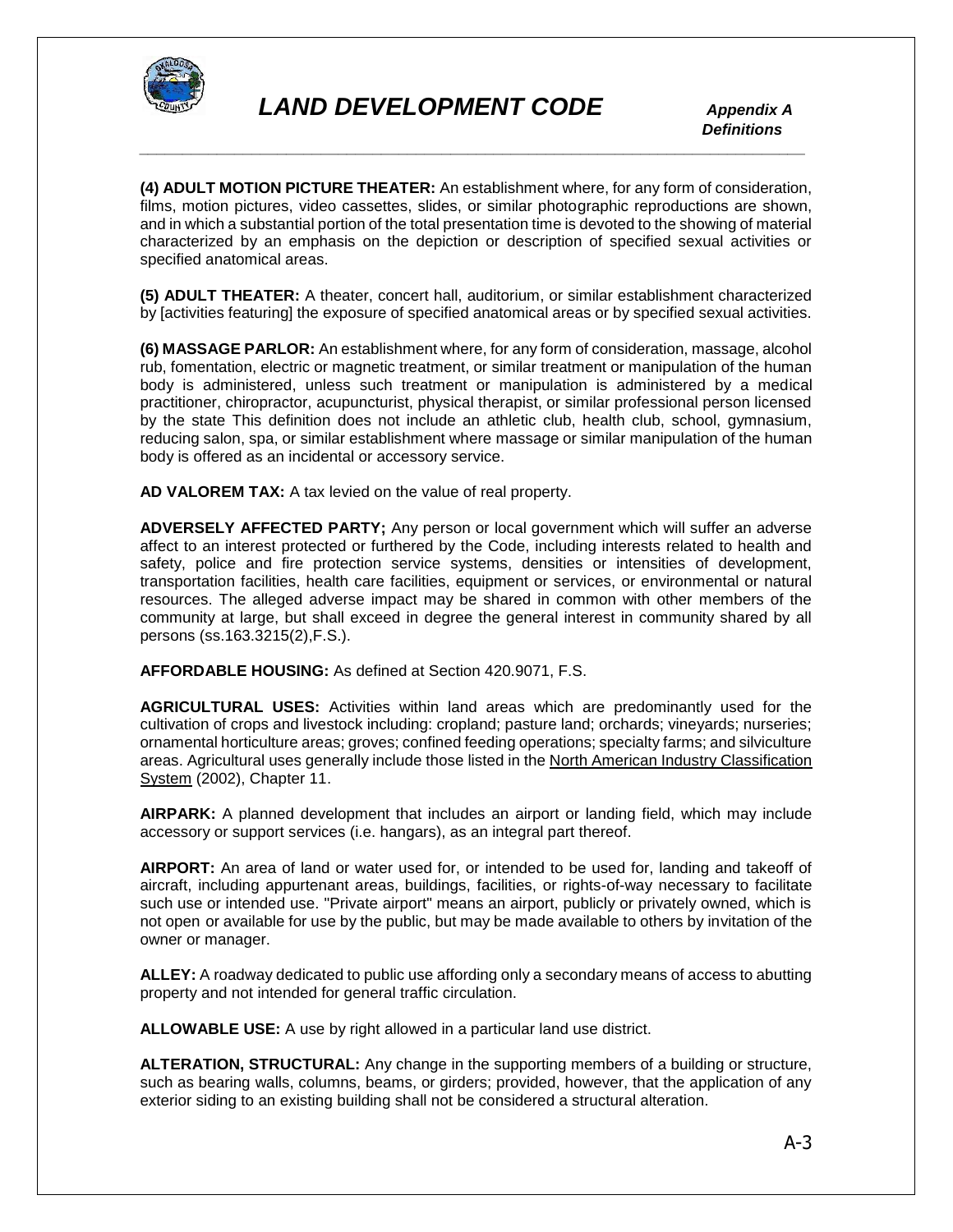

**AMENDMENT:** A duly approved formal change to the text of this Code, not including any changes made to correct typographical errors or scrivener's errors.

*\_\_\_\_\_\_\_\_\_\_\_\_\_\_\_\_\_\_\_\_\_\_\_\_\_\_\_\_\_\_\_\_\_\_\_\_\_\_\_\_\_\_\_\_\_\_\_\_\_\_\_\_\_\_\_\_\_\_\_\_\_\_\_\_\_\_\_\_\_\_\_\_\_\_\_\_\_*

**AMENITY:** A natural or created feature that enhances the aesthetic quality, visual appeal, or makes more attractive or satisfying a particular property, place, or area.

**AMUSEMENT USE:** A commercially operated enterprise that provides non-sport amusement and entertainment opportunities, usually on a seasonal basis, including but not limited to: rides; games; arcades; carpet golf; and other similar activities.

**ANNEXATION:** The adding of real property to the boundaries of an incorporated municipality, such addition making such real property in every way a part of the municipality (Section 171.031, F.S.).

**ANTENNA:** Any system of wires, poles, rods, reflecting discs or dishes, or similar devices used for the transmission or reception of electronic emissions.

**APARTMENT:** Any building or portion thereof used to provide three (3) or more separate dwelling units which may share means of ingress/egress and other essential facilities and which are usually renter-occupied rather than owner-occupied.

**APPEAL:** Review of a decision or act by a higher tribunal.

**APPELLANT:** A person who requests or petitions for an appeal.

**APPLICANT:** A person submitting an application for a Development Order, permit, variance, zone change or other government act; usually a landowner or his authorized agent.

**APPLICATION:** Any number of forms provided by the County that represent a request for some type of government approval.

**APPLICATION FOR DEVELOPMENT APPROVAL:** A form provided by the Planning Division, usually accompanied by a site plan drawing, that makes a formal request for the approval of a development project.

**AQUIFER RECHARGE AREA:** Areas defined by the Northwest Florida Water Management District that have soils and geologic features that are conducive to allowing significant amounts of surface water to percolate into groundwater.

**ARCHAEOLOGICAL SITE:** Land or water areas that show evidence of artifacts of human, plant, or animal activity usually dating from periods of which only vestiges remain.

**ARCHITECT:** A professional architect licensed by the State of Florida.

**AREA OR AREA OF JURISDICTION:** The total unincorporated area of Okaloosa County, Florida.

**ARTERIAL ROAD:** A road or highway intended to carry longer-distance traffic between important activity or population centers and are typically designed with some measure of access control.

**ASSESSED VALUE:** The value at which property is appraised for property tax purposes.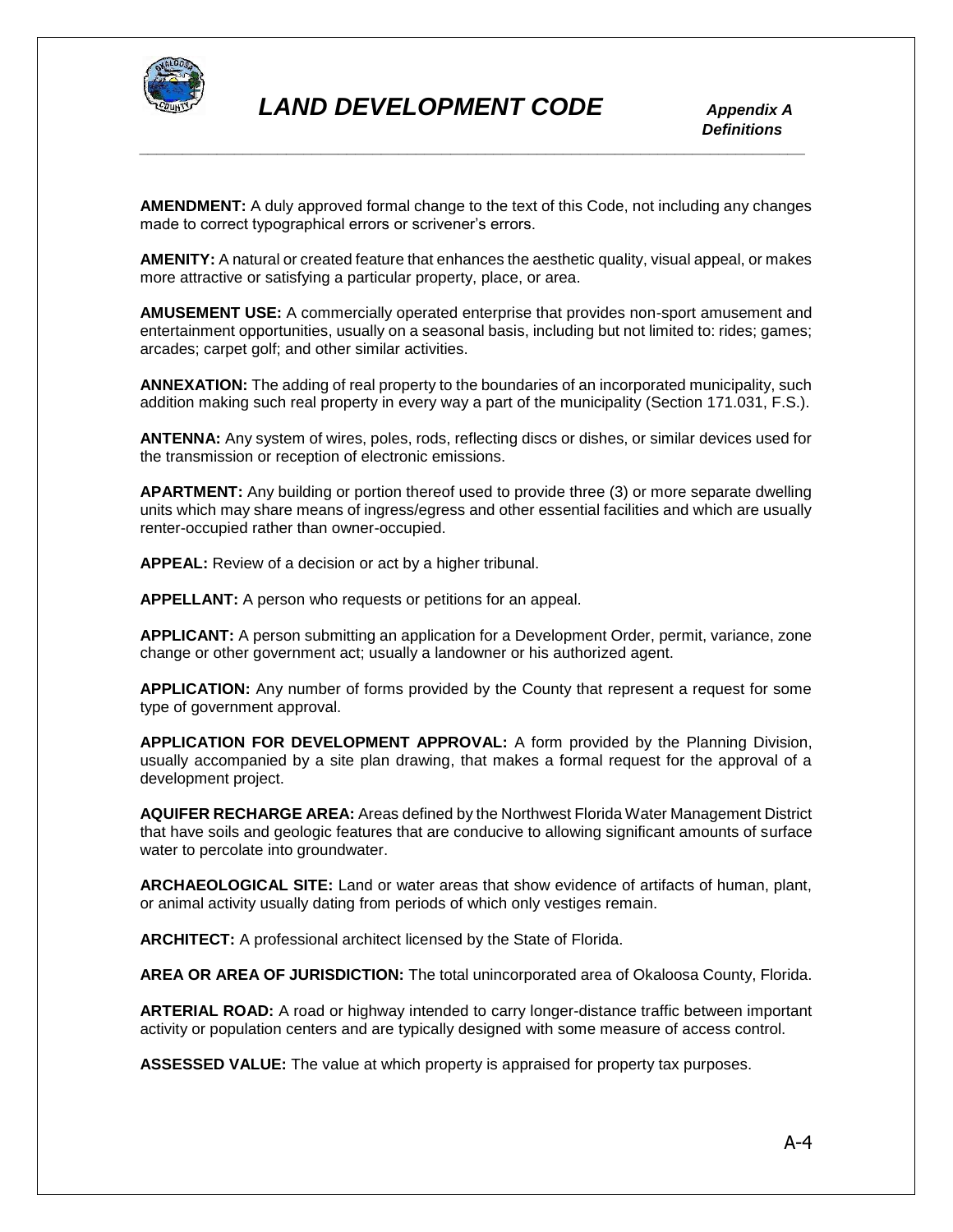

 *Definitions*

**AUTHORIZED AGENT:** A person authorized in writing by a second person to represent or act on behalf of the second person.

*\_\_\_\_\_\_\_\_\_\_\_\_\_\_\_\_\_\_\_\_\_\_\_\_\_\_\_\_\_\_\_\_\_\_\_\_\_\_\_\_\_\_\_\_\_\_\_\_\_\_\_\_\_\_\_\_\_\_\_\_\_\_\_\_\_\_\_\_\_\_\_\_\_\_\_\_\_*

**AVERAGE ANNUAL DAILY TRAFFIC:** The total yearly traffic volume in both directions of travel divided by 365.

**B B B B** 

**BAR:** A business premises engaged primarily in the sale or dispersing of alcoholic beverages for on-premises consumption and where food service may be available as an accessory use.

**BASE FLOOD ELEVATION:** The highest height, expressed in feet above sea level, of the level of floodwaters occurring in the regulatory base flood.

**BASEMENT:** Any building story having a floor below grade.

**BEACH:** The zone of unconsolidated material that extends landward from the mean low water line to the place where there is marked change in material or physiographic form, or to the line of permanent vegetation, usually the effective limit of storm waves.

**BED AND BREAKFAST:** Overnight accommodations and a morning meal, in a dwelling unit offered to the general public and transients for compensation.

**BEDROOM:** A private room planned and intended for sleeping, separated from other rooms by a door, and may be accessible to a bathroom without crossing another bedroom.

**BERM:** A mound of earth or the act or pushing earth into a mound.

**BEST MANAGEMENT PRACTICE:** State-of-the-art technology or practice as applied to a specific situation or problem.

**BICYCLE AND PEDESTRIAN WAYS:** Any road, path or way which is open to bicycle travel or foot traffic and from which motor vehicles are excluded.

**BILLBOARD:** A sign that directs attention to a business, commodity, service, or entertainment conducted, sold, or offered at a location other than the premises on which the sign is located.

**BLIGHTED AREA:** Shall have the definition found in Florida Statutes.

**BLOCK:** Land usually bounded on all sides by roadways or other physical boundaries such as water or public space, and not traversed by a through roadway (not including alleys).

**BOARD OF ADJUSTMENT:** The appointed Board of Adjustment for Okaloosa County.

**BOARD OF COUNTY COMMISSIONERS:** The duly elected Board of County Commissioners of Okaloosa County, Florida.

**BOARDING HOUSE:** An establishment, which provides in return for compensation, lodging for five or more persons and regularly prepared meals served without the ordering of portions from a menu.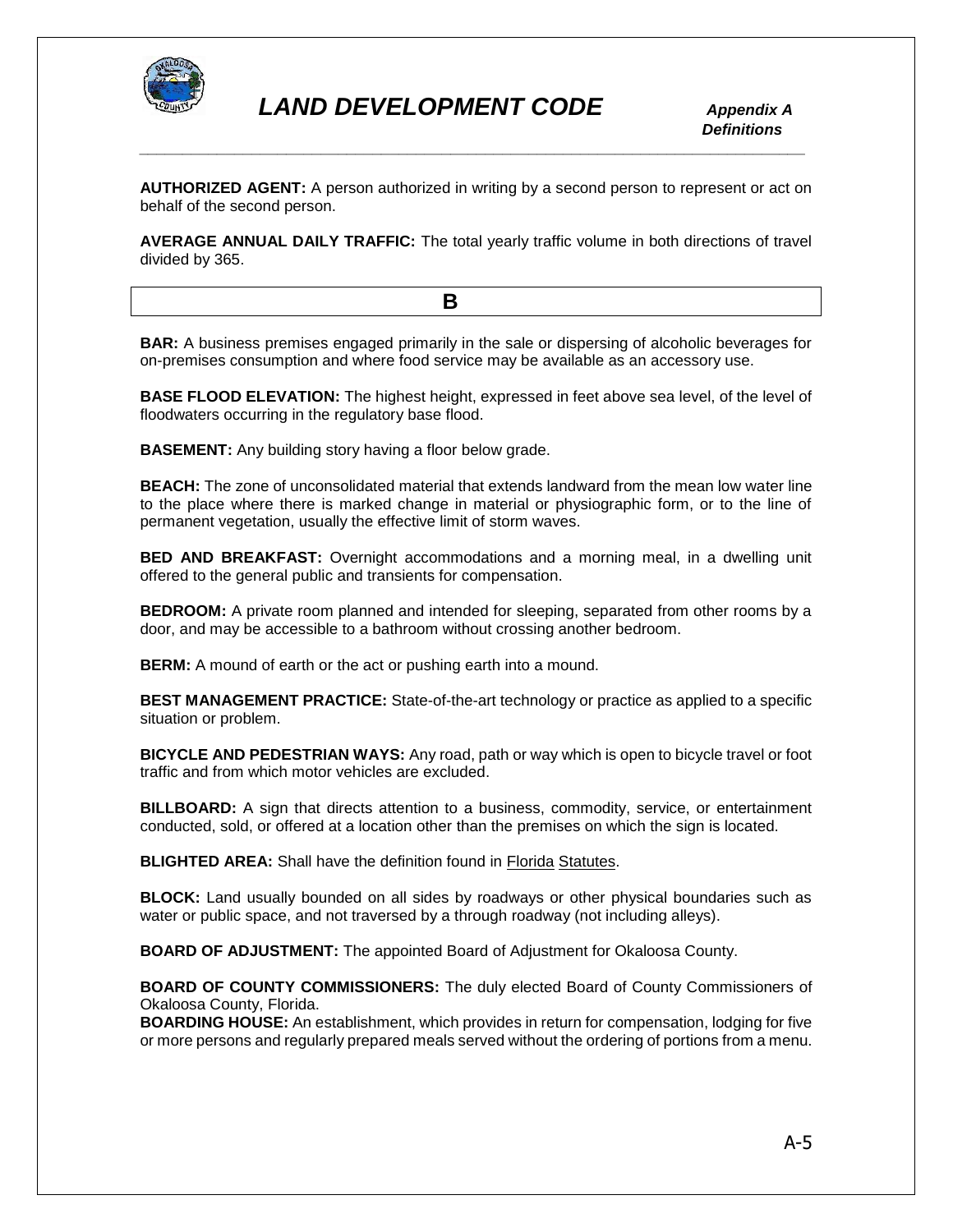

 *Definitions \_\_\_\_\_\_\_\_\_\_\_\_\_\_\_\_\_\_\_\_\_\_\_\_\_\_\_\_\_\_\_\_\_\_\_\_\_\_\_\_\_\_\_\_\_\_\_\_\_\_\_\_\_\_\_\_\_\_\_\_\_\_\_\_\_\_\_\_\_\_\_\_\_\_\_\_\_*

**BOARDING STABLE:** A structure designed for the feeding, housing, and exercising of horses not owned by the owner of the premises and for which thw owner of the premises receives compensation.

**BOAT HOUSE:** A partially or fully enclosed structure including a roof located over a water body and used for the storage or mooring of boats or vessels.

**BOAT YARD:** (See "Marine Repair Facility").

**BORROW PIT:** An excavated hole in the ground where earth materials are being or have been removed for construction purposes.

**BOUNDARY:** A perimeter around an area to be specifically identified as being within a border.

**BUFFER:** A specified land area, together with any planting, landscaping, fencing or any physical structure erected on the land used to visibly separate, shield, or block the view, noise, lights, or other incompatibilities between land uses.

**BUILDING**: Any structure that encloses a space used for sheltering any occupancy. Each portion of a building separated from other portions by a fire wall shall be considered as a separate building.

**BUILDING FOOTPRINT:** The total area of a building including roof or eave overhangs, porches, and other attached accessory structures.

**BUILDING OFFICIAL:** The chief building official or building inspector for Okaloosa County.

**BUILDING PERMIT:** A permit authorizing building construction issued by the Building Official pursuant to an established building code.

**BULK REGULATIONS:** Standards and controls that establish the maximum size of buildings and structures on a lot or parcel and the buildable area in which the building may be located including density, lot coverage, height, setbacks, and yard requirements.

**BULKHEAD:** A retaining wall created along a body of water behind which fill is placed.

**BUSINESS:** A building, premises, or place where goods and services are offered for compensation.

**CAMPGROUND:** An area or parcel of land on which accommodations for temporary occupancy are located or may be placed, including cabins, tents, recreational vehicles, or other similar accommodations primarily used for recreational purposes of an open air or natural character.

**CANAL:** A man-made waterway for vessel transportation.

**C C** 

**CARPORT:** An unenclosed roofed structure that provides covered space for parking motor vehicles.

**CEMETERY:** A place dedicated to and used or intended to be used for the permanent interment of human remains or cremated remains. A cemetery may contain land or earth interment; mausoleum, vault, or crypt interment; a columbarium, ossuary, scattering garden, or other structure or place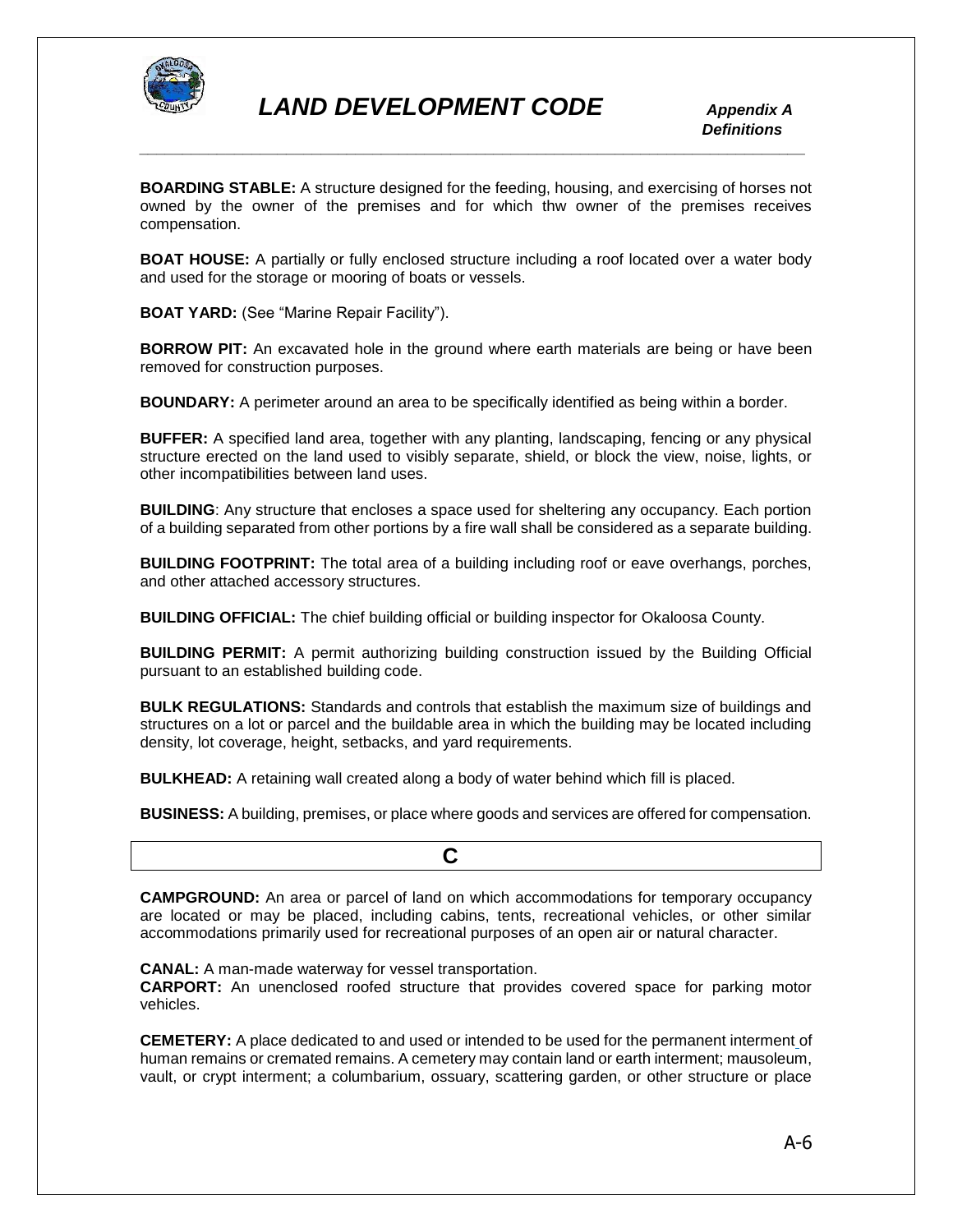

used or intended to be used for the interment or disposition of cremated remains; or any combination of one or more of such structures or places.

**CERTIFICATE OF ACCEPTANCE** – A certificate issued by the Planning Official or designee which verifies that the development has been completed in accordance with the approved site plan.

**CERTIFICATE OF OCCUPANCY:** A certificate issued by the Building Official which verifies that building construction has been completed in accordance with the Building Code.

**CHANGE OF USE:** Any use that substantially differs from the previous use of a building or land.

**CHILD CARE FACILITY:** Any establishment which provides child care for more than five (5) children unrelated to the operator, for which the owner or operator is compensated.

**CHILD CARE, FAMILY DAY CARE HOME:** An occupied residence in which child care is regularly provided for no more than five (5) children for compensation.

**CHIMNEY:** A structure containing one or more flues for drawing off emissions from stationary sources of combustion.

**CHURCH:** An institution that people regularly attend to participate in or hold religious services, meetings, and related activities. This term shall not carry a secular connotation and shall include institutions in which the services of any denomination are held.

**CLEARING:** The removal of trees and brush from a substantial part of the land, shall not include mowing of grass and weeds.

**CLEAR-CUTTING:** The wholesale, indiscriminate removal of trees, shrubs and underbrush form the land with the intention of preparing real property for nonagricultural development purposes.

**CLERK OF COURT:** Clerk of the Circuit Court of Okaloosa County.

**CLINIC:** A structure where patients who are not lodged overnight are admitted for examination and treatment by a health care provider.

**CLUBS, NEIGHBORHOOD RECREATION OR SOCIAL:** Buildings or facilities owned and operated by a corporation or association for neighborhood social or recreational purposes but not operated primarily for profit or the rendering of services which are customarily carried on as a business and not limited to special interest groups or gatherings.

**CLUSTER DEVELOPMENT:** A development design technique that concentrates buildings in specific areas on a site to allow the remaining land to be used for recreation, open space, preservation of environmentally sensitive areas, or other similar uses.

**COASTAL CONSTRUCTION CONTROL LINE:** The line of jurisdiction established pursuant to Chapter 161, F.S. by the Department of Environmental Protection effective in Okaloosa County.

**COASTAL HIGH-HAZARD AREA:** All land area located within the Category 1 Storm hurricane evacuation zone.

**COASTAL OR SHORE PROTECTION STRUCTURES:** Shore-hardening structures, such as sea walls, bulkheads, revetments, rubble mound structures, groins, breakwaters, and aggregates of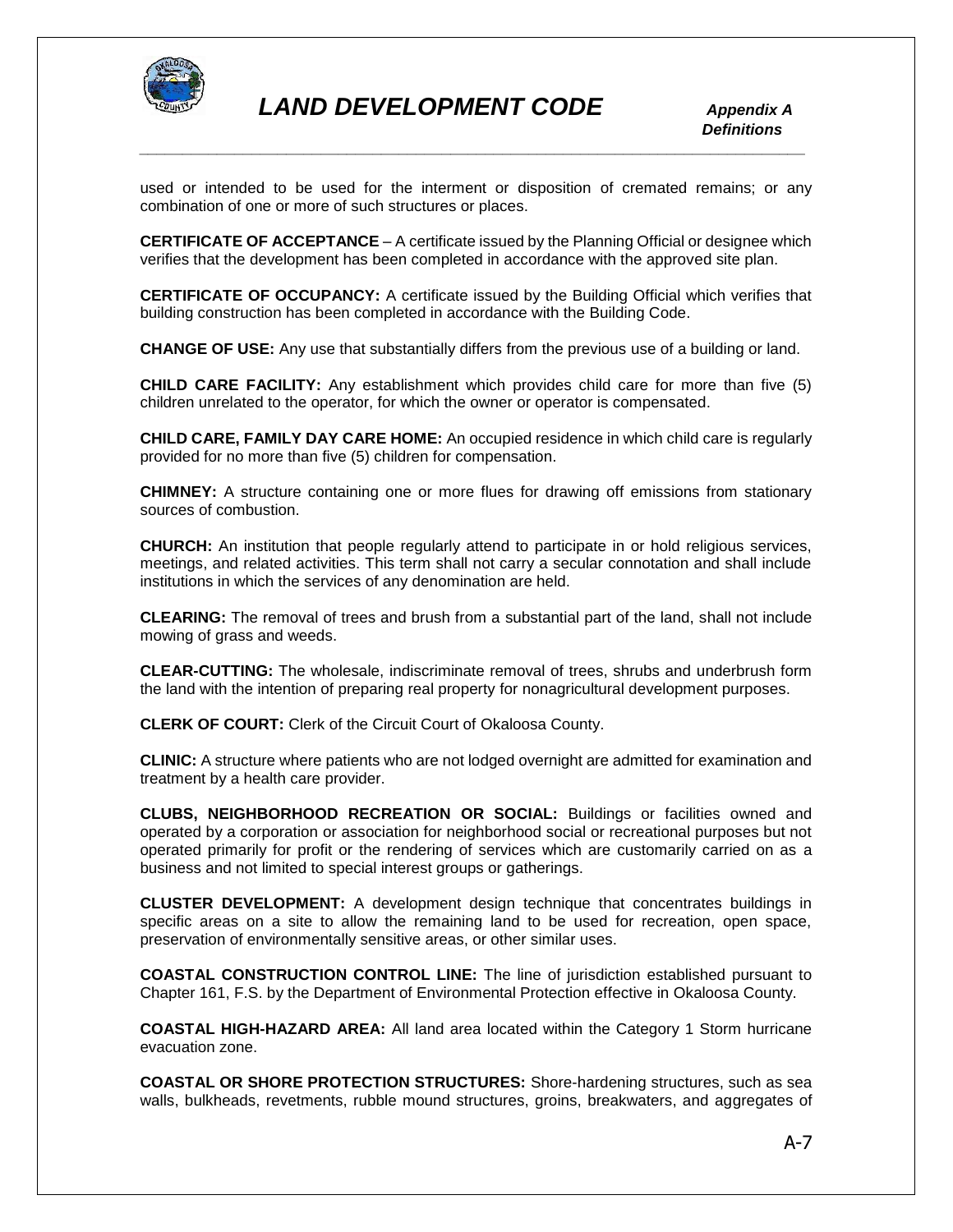

materials other than natural beach sand used for beach or shore protection, to prevent erosion, or to protect other structures from waves and hydrodynamic forces.

**COASTAL PLANNING AREA:** All land and water areas seaward of the landward section line of those sections of land which contain the Category 5 Storm hurricane evacuation zone.

**COLLECTION LINE:** A hollow pipe typically made of plastic or PVC used to collect raw sewage for delivery to a sewage treatment facility.

**COLLECTOR ROAD:** A roadway intended to link the local street system with arterial roadways. Such roads collect traffic, serve as local through-facilities, and serve to access abutting land uses.

**COMMERCIAL USES:** Activities within land areas which are predominantly connected with the wholesale and retail sale, rental, or distribution of products; or performance of services for compensation. Commercial uses generally include those listed in the North American Industry Classification Manual (2002) Codes 22, 23, 42, 44, 45, 48, 49, 51, 52, 53, 54, 55, 56, 61, 62, 72, 81, 92.

**COMMUNITY PARK:** Recreation areas which serve relatively large user populations, usually two or more neighborhoods.

**COMMUNITY RESIDENTIAL HOME:** A dwelling which provides a living environment for 7 to 14 unrelated individuals (clients of HRS) including disabled or handicapped persons, developmentally disabled or non-dangerous mentally ill persons or children.

**COMPATIBLE:** A condition in which land uses or conditions can coexist in relative proximity to each other in a stable fashion over time such that no use or condition is unduly negatively impacted directly or indirectly by another use or condition [Section 9J-5.003(23), FAC].

**COMPLETE:** A determination that an application contains all of the information or material required by law.

**COMPREHENSIVE PLAN:** The adopted Comprehensive Plan, as amended, for Okaloosa County, Florida.

**CONCURRENCY:** A condition where public facilities and services necessary to maintain adopted level of service standards are available to accommodate the impact of a certain development at the time such impact occurs.

**CONDITIONAL USE:** A land use or development which is normally not allowed in a certain land use district or zone but which may be allowed subject to specific conditions of development or use.

**CONDOMINIUM:** That form of ownership by one or more persons of a unit of real property in which there is, appurtenant to each unit, an undivided share in common elements.

**CONSERVATION EASEMENT:** The grant of a property right stipulating that the described land will remain in its natural state and precluding future or additional development.

**CONSERVATION USES:** Land areas used for conserving or protecting natural resources or environmental quality including areas designated for such purposes as flood control, protection of quality and quantity of groundwater or surface water, floodplain management, fisheries management, or protection of vegetative communities or wildlife habitats.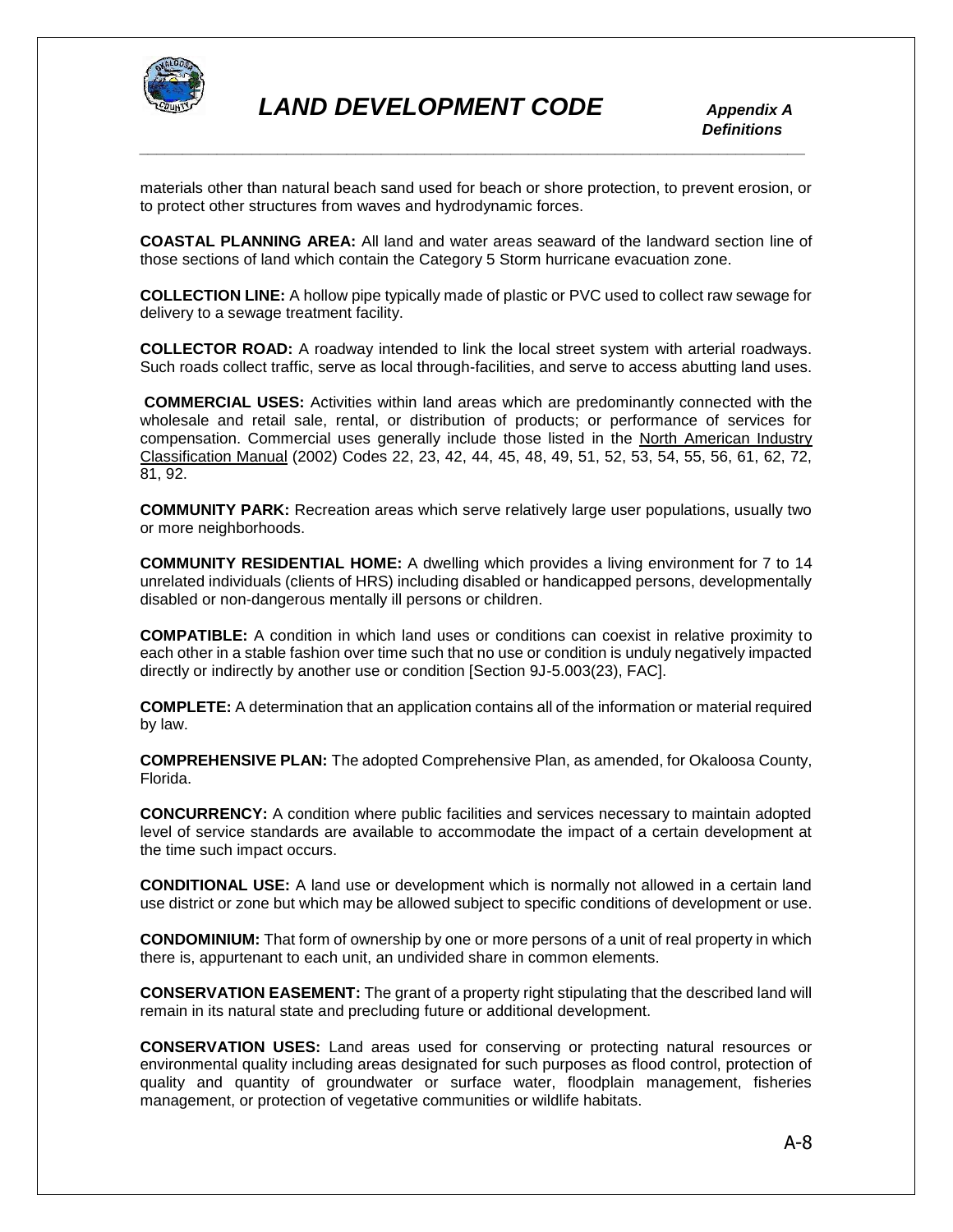

**CONSPICUOUS PLACE:** A location on a property for posting a public notice sign so that it can be readily seen by passers-by.

**CONSTRUCTION:** The act of putting together or building a structure.

**CONSTRUCTION AND DEMOLITION LANDFILL:** A landfill facility typically used for the deposit of construction and demolition debris such as waste wood and masonry materials.

**COTTAGE:** A small, detached dwelling unit.

**COUNTY:** Okaloosa County, Florida (See Okaloosa County).

**COUNTY ENGINEER:** The person, currently licensed and registered to practice engineering in the State of Florida, who is responsible for overseeing certain provisions of this ordinance.

**COUNTY ROAD SYSTEM:** The system of roads, streets, and highways for which Okaloosa County has construction and maintenance responsibility pursuant to Chapter 336, F.S.

**CREEK:** A small stream of naturally flowing surface water.

**CROP:** A harvestable product, planted, grown and cultivated in the soil.

**CUL-DE-SAC:** The specific type of turning area at the end of a dead-end street.

**CULVERT:** A drain, ditch, or conduit not incorporated in a closed system, that carries drainage water under a driveway, roadway, railroad, sidewalk, or paved area.

**CURB:** The boundary, usually marking the edge of a roadway or paved area, made of concrete or other material as approved by the County Engineer.

**CURB CUT:** The opening along the curb line at which point vehicles may enter or leave the roadway.

**CURVILINEAR STREET SYSTEM:** A pattern of streets that is curved rather than running along rectangular blocks.

**DAY CARE CENTER:** *See Child Care Facility.*

**D**  $\overline{D}$ 

**DEBRIS:** The scattered remains of something broken or destroyed.

**DECELERATION LANE:** An added roadway lane that allows vehicles to slow down and leave the main vehicle stream.

**DECK:** An outside accessory structure either attached to or separated from a principal structure typically used for recreation purposes.

**DEDICATION:** The transfer of property by the owner to another party, usually for a specific use such as roads, stormwater/drainage facilities, or utilities.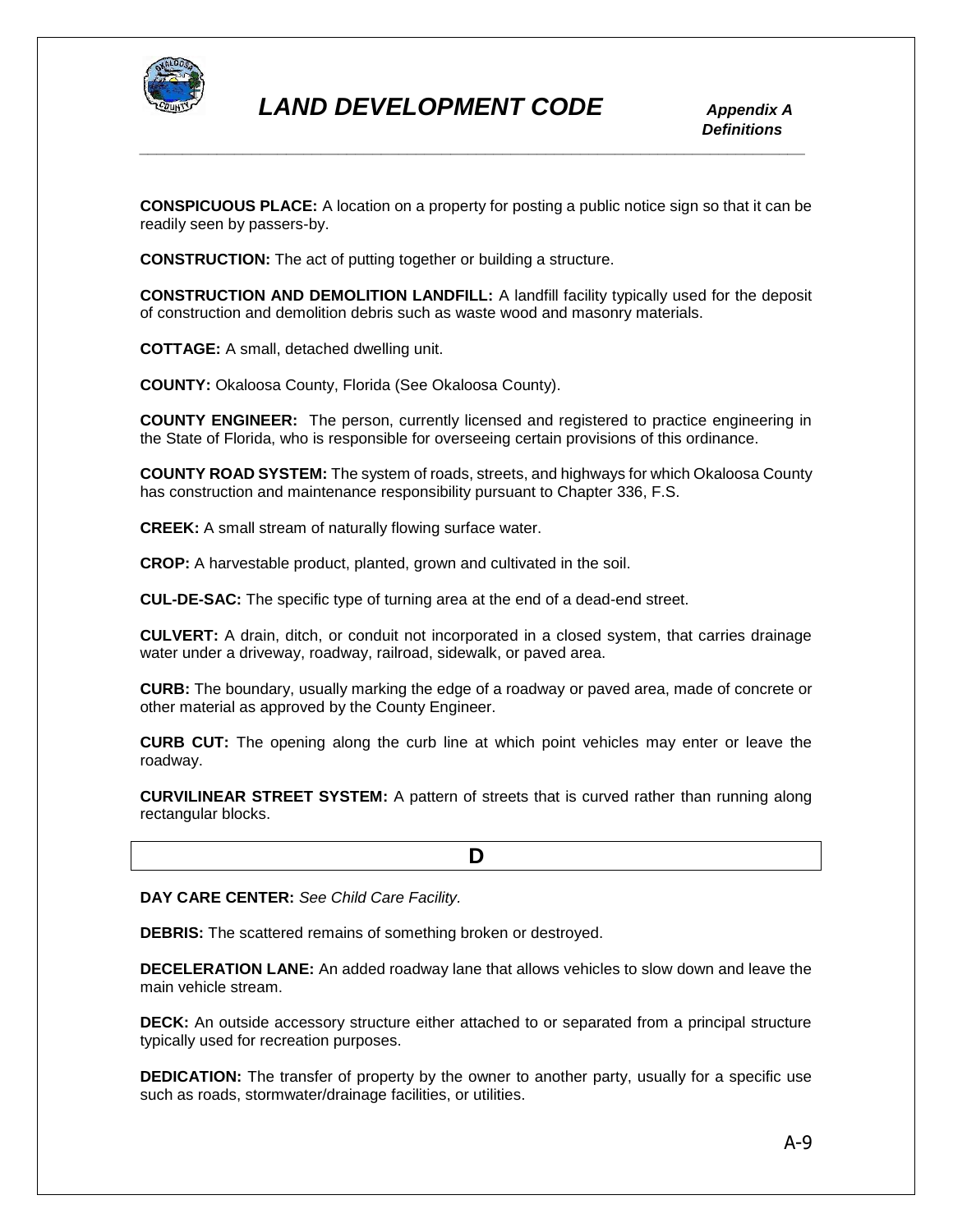

**DEED:** A written instrument used to transfer an interest in land or real property.

**DEED RESTRICTION:** A private legal restriction on the use of property contained in a deed to the property or otherwise legally recorded.

**DEMOLITION PERMIT:** Official authorization part, or all, of a building or structure.

**DENSITY:** The number of families, individuals, dwelling units, households, or housing structures per unit of land, usually expressed in acres.

**DENSITY TRANSFER:** The transfer of all or part of the allowable density on a lot or parcel of land to another area of the same lot or parcel of land, or on a different lot or parcel of land.

**DETENTION:** The collection and storage of surface water for a subsequent controlled discharge rate.

**DEVELOPER:** Any person, including a government agency, undertaking any development as defined herein.

**DEVELOPMENT:** A human-created change to improved or unimproved real estate including buildings or other structures, land clearing, mining, dredging, filling, grading, paving, excavating or drilling, or an activity, action or alteration that otherwise changes undeveloped property into developed property.

**DEVELOPMENT AGREEMENT:** An agreement entered into pursuant to ss. 163.3220 -163.3243, Florida Statutes.

**DEVELOPMENT OF REGIONAL IMPACT:** A "development of regional impact" shall have the meaning given at Section 380.06(1), F.S.

**DEVELOPMENT ORDER:** A final decision or authorization from the Planning Division that has the effect of approval, approval with conditions, or denial of an application for development approval.

**DIAMETER AT BREAST HEIGHT (DBH):** Fifty-four (54) inches above the normal grade of the land on which a tree is located.

**DIMENSIONAL REOUIREMENTS:** Standards and criteria that establish the minimum or maximum size of properties or buildings which may include requirements for density, intensity, land size, land coverage, building heights, and yard setbacks.

**DISTRIBUTION LINE:** A hollow pipe typically made from plastic, PVC, or metal used to distribute water or natural gas from its source to a receiving area.

**DIVISION:** The Okaloosa County Planning Division.

**DOCK:** A stationary or floating platform that extends from shore over water typically to provide access to boats or watercraft.

**DRAINAGE:** (1) Surface water runoff. (2) the removal of surface water or groundwater from land by drains, grading, or other means, which includes runoff controls to minimize erosion and sedimentation during and after construction and development.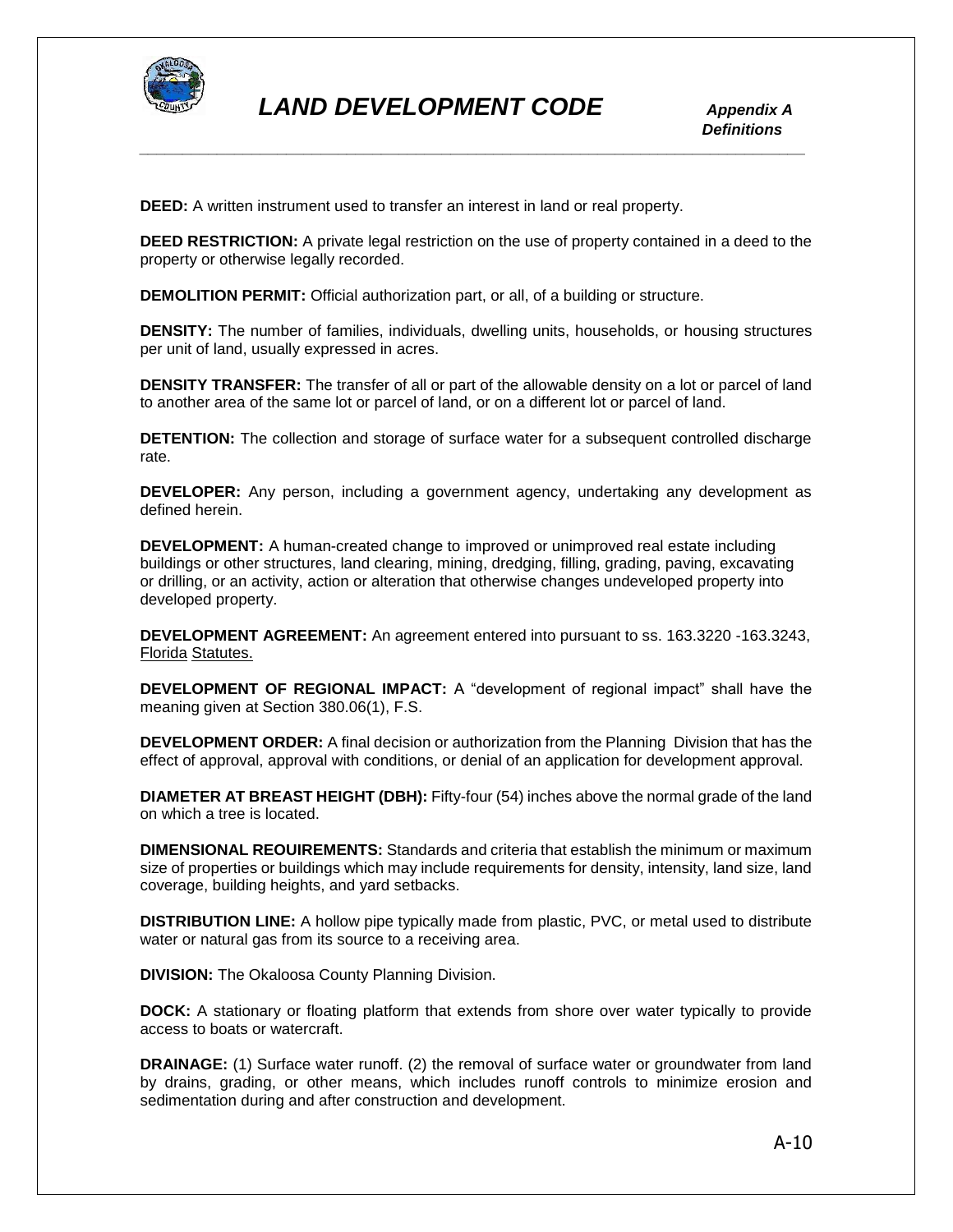

**DREDGE:** The process of removing sand, soil, or other substrate material from a water body or wetland for any reason.

*\_\_\_\_\_\_\_\_\_\_\_\_\_\_\_\_\_\_\_\_\_\_\_\_\_\_\_\_\_\_\_\_\_\_\_\_\_\_\_\_\_\_\_\_\_\_\_\_\_\_\_\_\_\_\_\_\_\_\_\_\_\_\_\_\_\_\_\_\_\_\_\_\_\_\_\_\_*

**DREDGE AND FILL:** A process that creates land by dredging material from a water body and depositing the dredged material on land, usually adjacent to the water body.

**DRIVE-UP, THROUGH:** An establishment that by design, physical facilities, or service allows customers to receive goods or services or be entertained while remaining in their motor vehicles.

**DRIVEWAY:** A private vehicular way providing access from a property to a public or private roadway, usually across a public right-of-way.

**DUMP:** A site used primarily for disposal by dumping, burying, burning or other means and for whatever purposes of garbage, sewage, trash, refuse, and other waste, or discarded material of any kind.

**DUNE:** A mound or ridge of loose sediments, usually sand-sized sediments, lying landward of the beach and deposited by any natural or artificial mechanism [s.161.54(4), F.S.].

**DUPLEX:** A building containing two dwelling units totally separated from each other by an unpierced wall extending from ground to roof.

**DUST:** Particles of unconsolidated natural or man-made materials capable of being wind-driven and dispersed into the ambient air.

**DWELLING, DETACHED SINGLE-FAMILY:** A building containing one dwelling unit not attached to any other dwelling unit.

**DWELLING, MULTI-FAMILY:** A residential building containing two or more separate dwelling units, including duplexes, triplexes, quadraplexes, apartments, townhouses, condominiums or other similar buildings.

**DWELLING, SEMIDETACHED:** A one-family dwelling attached to one other one-family dwelling by a common vertical wall, with each dwelling located on a separate lot.

**DWELLING, TOWNHOUSE:** A one-family dwelling in a row of at least three such units in which each unit has its own front and rear access to the outside, no unit is located over another unit, and each unit is separated from any other unit by one or more vertical firewalls. Also, single-family attached dwelling.

**DWELLING, OR DWELLING UNIT:** A single housing unit providing complete, independent living facilities for one housekeeping unit, but not including hotels, motels, boarding or lodging houses and resort condominiums operated and licensed pursuant to the requirements of Chapter 509 of the Florida Statutes.

**DWELLING, SEASONAL:** A residential dwelling occupied during periodic times every year, and not used as a permanent, year-round residence.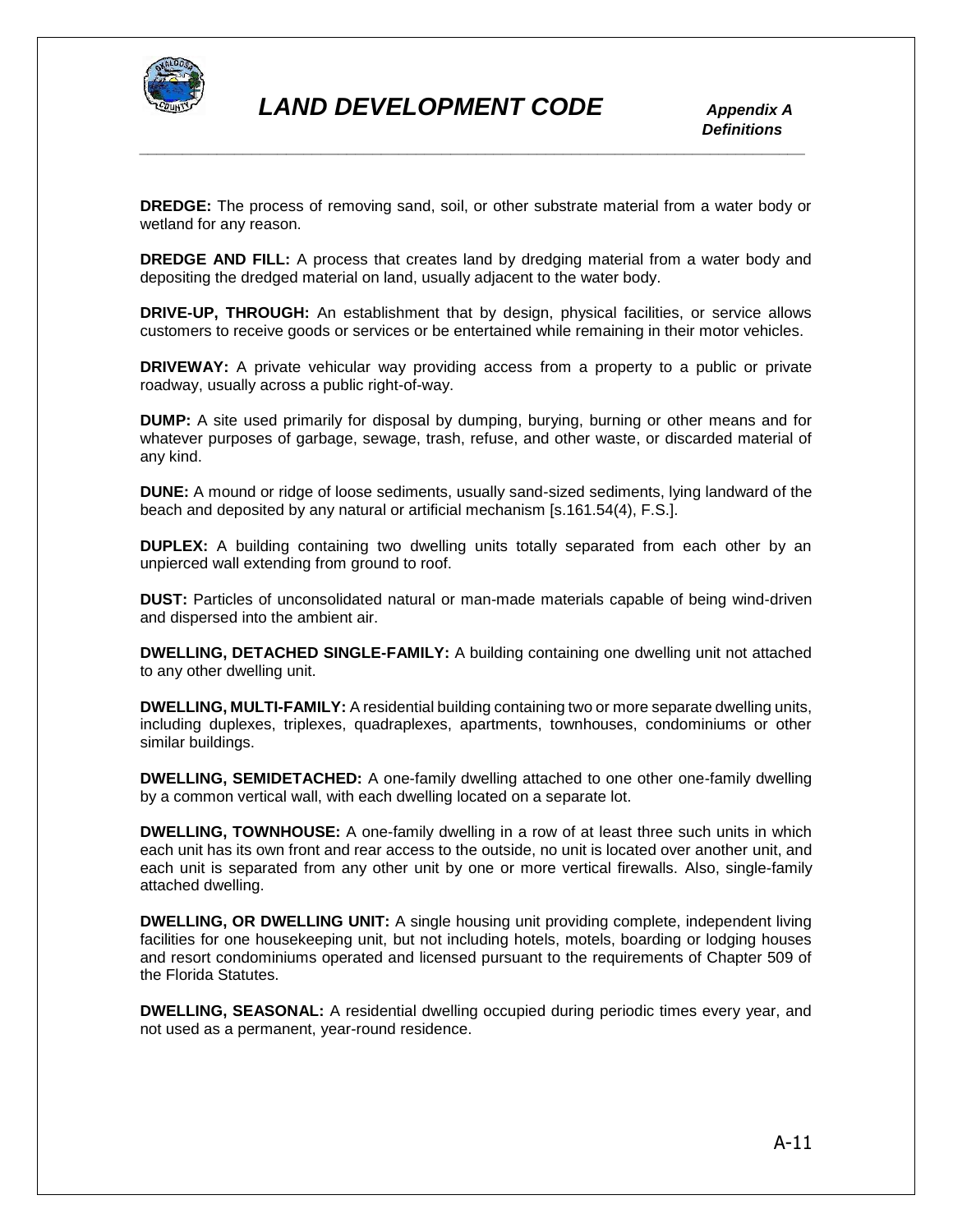

 *Definitions \_\_\_\_\_\_\_\_\_\_\_\_\_\_\_\_\_\_\_\_\_\_\_\_\_\_\_\_\_\_\_\_\_\_\_\_\_\_\_\_\_\_\_\_\_\_\_\_\_\_\_\_\_\_\_\_\_\_\_\_\_\_\_\_\_\_\_\_\_\_\_\_\_\_\_\_\_*

 **E** 

**EASEMENT:** An implied grant of a way of necessity or a statutory way of necessity exclusive of common-law rights as defined in Section 704.01, F.S. or an implied or express right to use a parcel of property for a particular purpose or purposes, typically associated with drainage or access.

**ELECTRONIC INTERFERENCE:** Electronic or electromagnetic signal or wave that overrides or interferes with normal television, radio, or telecommunications broadcasts.

**ELEVATION:** (1) A vertical distance above or below a fixed reference level. (2) A fully dimensional drawing of the front, rear, or side of a building showing features such as windows, doors, and relationship of grade to floor level.

**ENDANGERED SPECIES:** Plant or animal species whose prospects for survival are in immediate danger because of a loss or change in habitat, overexploitation, predation, competition, disease, disturbance, or contamination and designated as such by a government agency.

**EQUIPMENT:** Tools or machinery used for construction, manufacture, assembly or other industrial purpose.

**ESTUARY:** A body of water where fresh and salt water meet but which is typically inhabited by saltwater plants and animals.

**EXCAVATION:** Removal or recovery of soil, rock, minerals, or organic substances, other than vegetation, from water or land on or beneath the surface thereof, or beneath the land surface whether exposed or submerged.

**EXCEPTION:** Permission to depart from or waiver the requirements and provisions of the Code.

**EXEMPTION:** An activity, use, or other action to which a requirement or requirements of this Code would not apply.

**EXISTING USE:** The use of a lot or structure at the time of the enactment of a land use or zoning ordinance.

**EXPANSION:** (See "Addition").

**EX PARTE:** Communications involving only one side or party, not hearing from all parties involved in a particular matter.

**EXTERIOR WALL:** Any wall that defines the exterior boundaries of a building or structure.

**F F F** 

**FACTORY:** A building in which raw materials and semi-finished or finished materials are converted to a different form or state or where goods are manufactured, assembled, treated, or processed.

**FAMILY:** A group of individuals not necessarily related by blood, marriage, adoption, or guardianship living together in a dwelling unit as a single housekeeping unit under a common housekeeping management plan based on an intentionally structured relationship.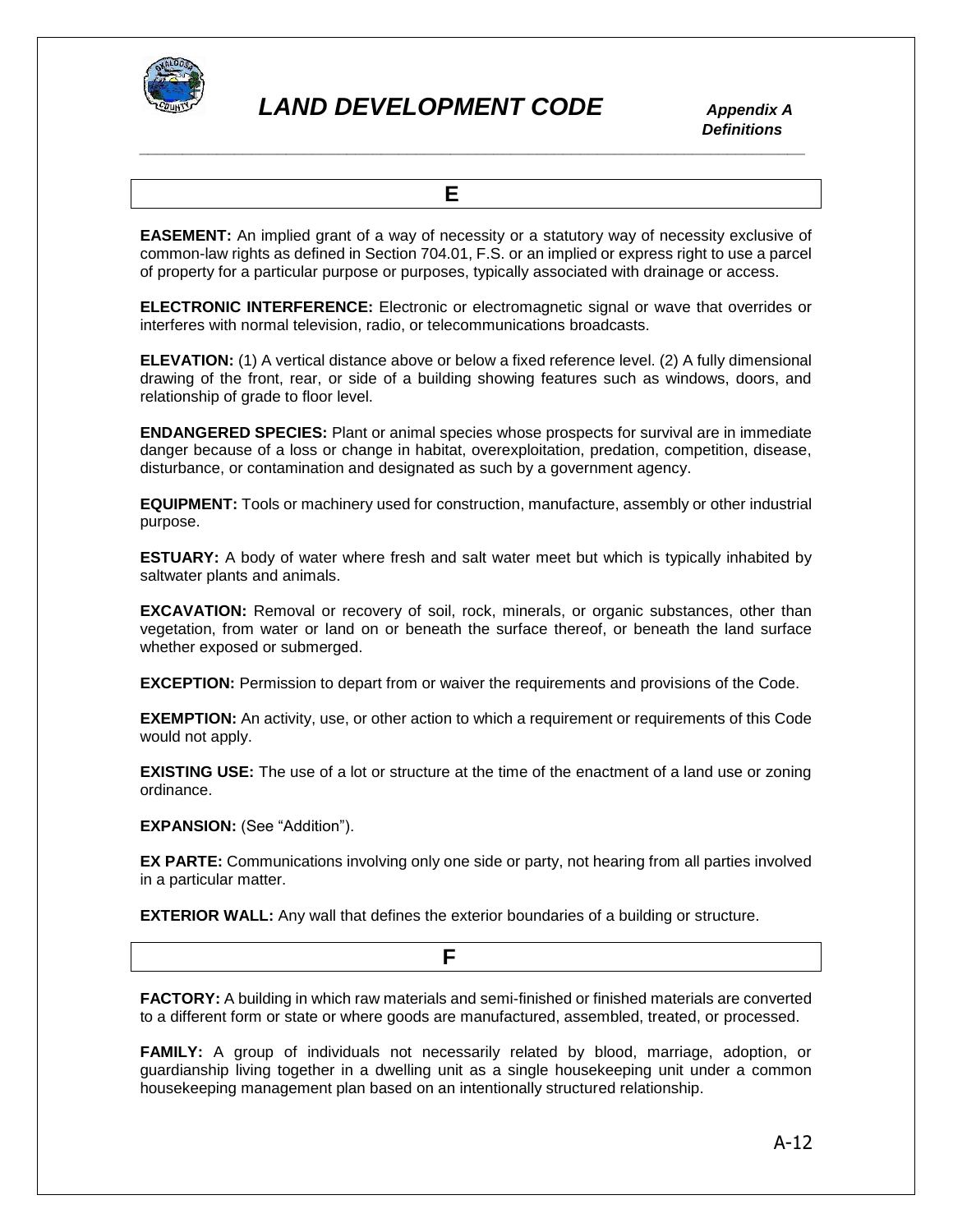

**FAMILY HOMESTEAD:** A situation where property may be subdivided among or between immediate family members when the subdivided land is described and recorded by deed, and the family member will occupy and use the subdivided land as an actual homestead.

**FARM:** The land, buildings, support facilities, machinery, and other appurtenances used in the production of farm or aquaculture products.

**FARM ANIMAL:** Any variety or number of animals that are raised or used on a farm for consumptive or work-related purposes typically including fowl, cows, sheep, goats, horses, swine, etc.

**FARM OPERATION:** Shall have the meaning given at Section 823.14, F.S.

**FEDERAL:** From, of, or relating to the U. S. Government.

**FENCE:** A man-made barrier or structure erected to prevent escape or intrusion, to mark a boundary, or to provide a buffer between properties, land uses, land use districts, or zones.

**FIRM:** Flood Insurance Rate Maps as published by the Federal Emergency Management Agency.

**FILL MATERIAL:** Sand, clay, gravel, earth or other materials typically deposited for purposes of leveling land.

**FINISHED ELEVATION:** The proposed elevation of the land surface of a site after the completion of all site preparation work.

**FIRE CODE:** The Florida Fire Prevention Code.

**FIRE LANE:** An unobstructed paved or improved surface area clearly defined by pavement markings and signs and designed to provide access for fire-fighting equipment.

**FLAG LOT:** A lot where access to a public or private road is provided by a private right-of-way or driveway that would have the effect of creating a lot behind an existing lot fronting upon such public or private road when each flag lot has its own private driveway right-of-way.

**FLOOD:** The temporary overflow of water onto land areas that are usually devoid of surface waters.

**FLOOD ATTENUATION:** To reduce the impact caused by flood waters whether on-site or on adjacent or downstream lots or parcels.

**FLOOD INSURANCE RATE MAP (FIRM):** An official map on which the Federal Emergency Management Agency has delineated both special areas and risk zones applicable to areas of potential flooding.

**FLOOD ZONE:** A defined area shown on a map where flooding may be likely to occur; areas subject to flooding.

**FLOODWAY:** The channel of a river or watercourse and the adjacent land areas that must be reserved in order to discharge the base flood without cumulatively increasing the water surface elevation more than a designated height.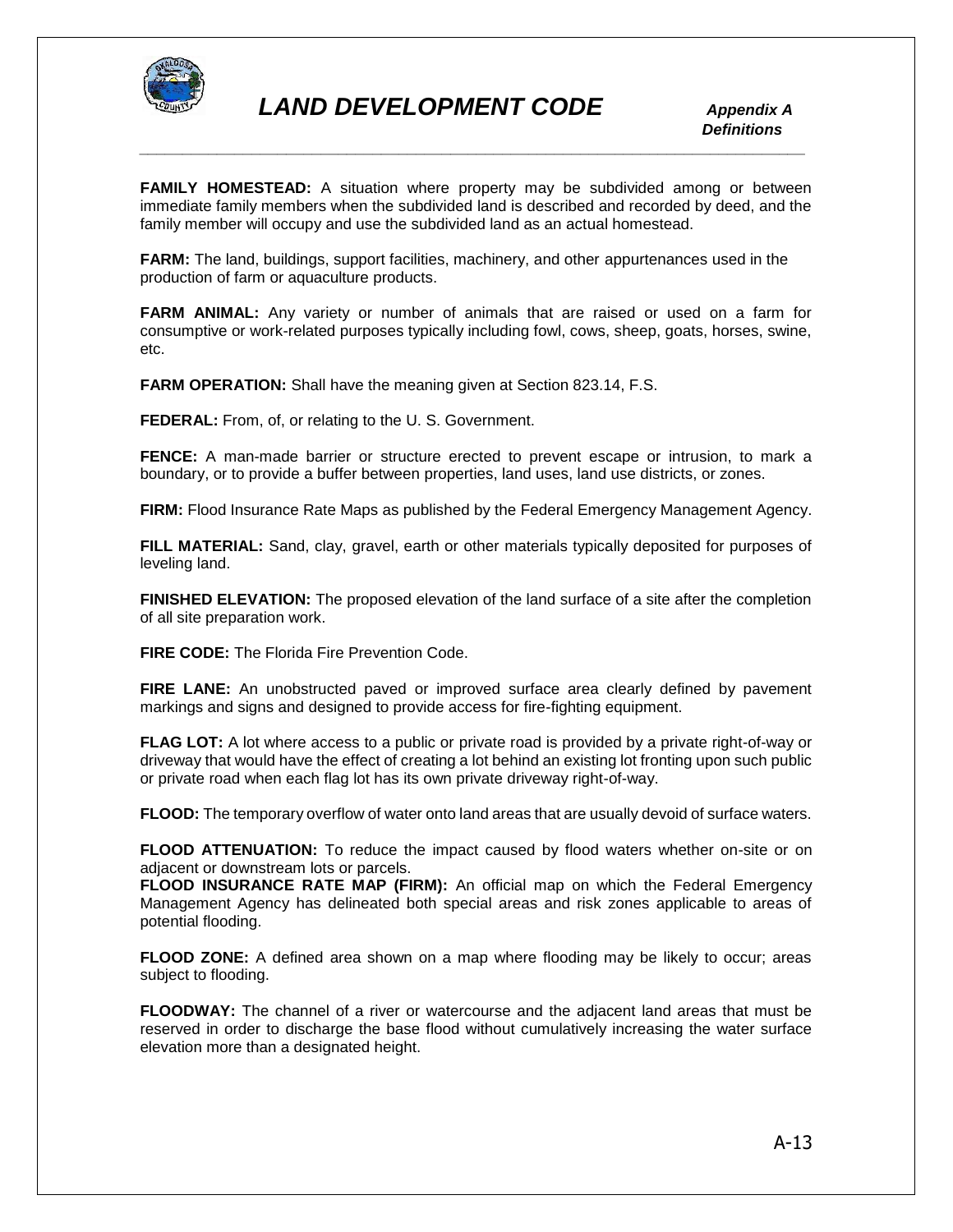

**FLOOR AREA, GROSS:** The sum of the gross horizontal areas of the several floors of a building or structure from the exterior face of exterior walls, or from the centerline of a wall separating two buildings, but excluding any space where the floor-to-ceiling height is less than six feet.

**FLOOR AREA, NET:** The total of all floor areas of a building, excluding stairwells and elevator shaft, equipment rooms, interior vehicular parking or loading; and all floors below the first or ground floor, except when used or intended to be used for human habitation or service to the public.

**FLOOR AREA RATIO (FAR):** The net floor area of all buildings or structures on a lot or parcel divided by the total lot area of the lot or parcel.

**FLORIDA ADMINISTRATIVE CODE:** The official administrative rules and regulations of the State of Florida published by the Secretary of State.

**FLORIDA STATUTES:** The official statutory law of the State of Florida published by the Florida Legislature.

**FOOD SERVICE ESTABLISHMENT:** Shall have the definition given at s. 509.013, Fla. Stat.

**FOOTCANDLE:** The unit of illumination when the foot is the unit of length.

**FORESTRY:** Activities associated with the panting, growing, and harvesting of trees including timber tracts, tree farms, forest nurseries, the gathering of forest products, and forest services.

**FUNERAL HOME:** A building used for the preparation of the deceased for burial and rituals associated therewith before burial or cremation.

**FUTURE LAND USE MAP:** The official future land use map or map series authorized by the Comprehensive Plan.

**GARAGE:** An enclosed accessory structure that may be attached or detached from a principal use that is intended for the parking or storage of motor vehicles.

**GARAGE APARTMENT:** An accessory structure which provides enclosed space for the parking or storage of motor vehicles with a separate space for temporary or permanent living accommodations.

**GARBAGE:** Animal and vegetable waste resulting from the handling, storage, sale, preparation, cooking, and serving of foods.

**GASOLINE STATION:** A business premises engaged primarily in the sale and dispensing of motor vehicle fuel and related products, which may also include motor vehicle repair and servicing.

**GLARE:** The effect produced by brightness or reflection sufficient to cause annoyance, discomfort, or loss in visual performance and visibility.

**GOLF COURSE:** A tract of land laid out for at least nine holes for playing the game of golf and improved with tees, greens, fairways, and hazards and that may include a clubhouse and/or pro shop.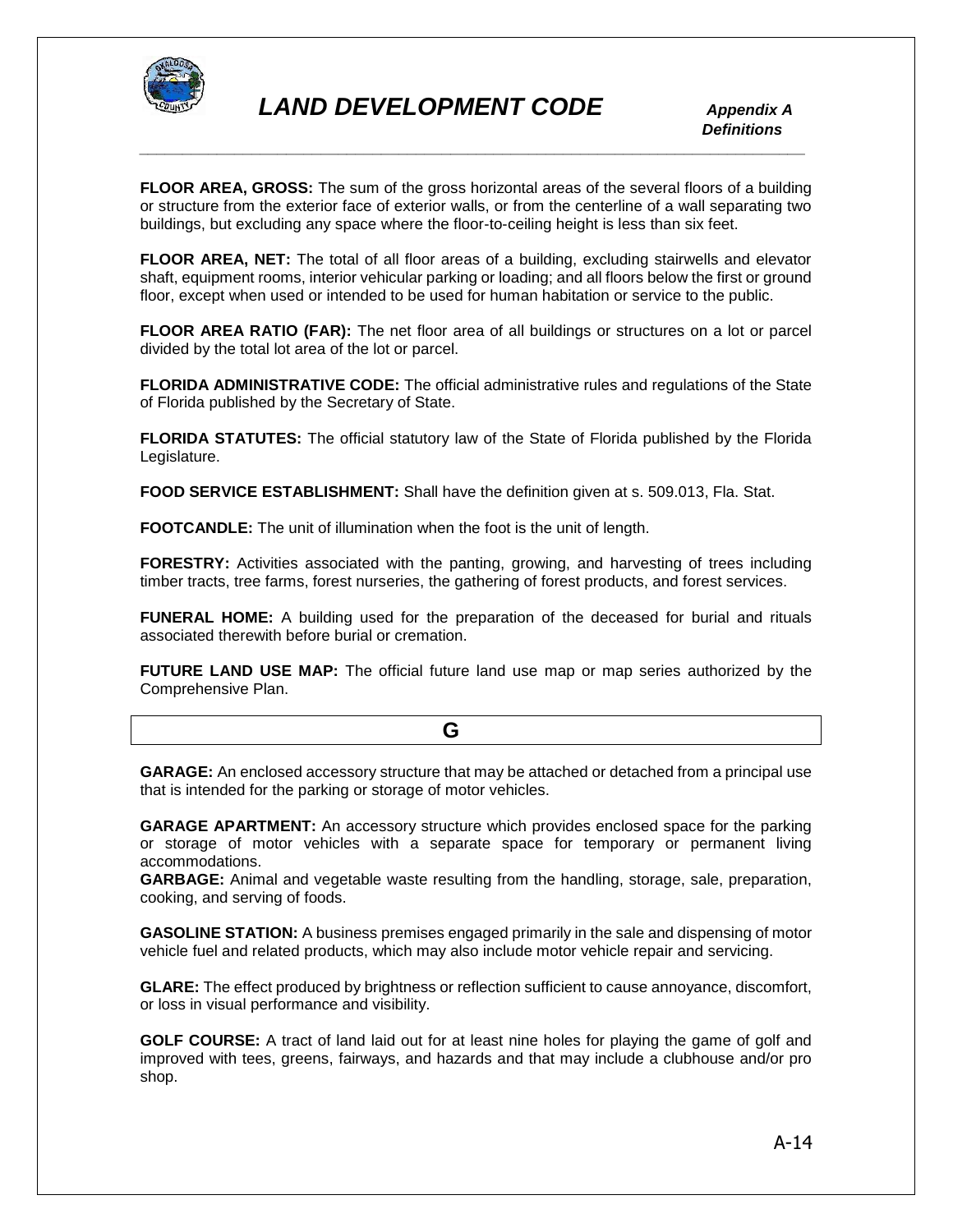

**GOVERNMENT AGENCY:** Any department, commission, independent agency, or instrumentality of the United States, State of Florida, county, city, authority, district, or other governmental unit.

**GRADE:** The height of the ground relative to the mean sea level or relative to an established benchmark.

**GRADE PLANE:** A reference plane representing the average of finished ground level adjoining the building at exterior walls. Where the finished ground level slopes away from the exterior walls, the reference plane shall be established by the lowest points within the area between the building and the lot line or, where the lot line is more than 6 feet (1829 mm) from the building, between the building and a point 6 feet (1829 mm) from the building.

**GREEN SPACE:** Land kept in its natural condition, landscaped, or otherwise characterized by vegetation rather than structures.

**GROUND COVER:** Grass, plants, landscaping or other vegetation used to stabilize soil and prevent soil erosion.

**GROUND FLOOR:** The first floor of a building other than a cellar or basement.

**GROUNDWATER:** The natural occurring level of freshwater under the surface of the earth in an aquifer or geologic formation.

**GROUP HOMES:** A facility which provides a living environment for unrelated residents who operate as the functional equivalent of a family, including such supervision and care as may be necessary to meet the physical, emotional, and social needs of the residents. Adult congregate living facilities comparable in size to group homes are included in this definition. It shall not include rooming or boarding homes, clubs, fraternities, sororities, monasteries or convents, hotels, residential treatment facilities, nursing homes, or emergency shelters.

**GULF BEACH:** The land area adjacent to the Gulf of Mexico.

**HABITABLE FLOOR AREA:** The total floor area of all the habitable rooms in a dwelling unit.

**HABITABLE STRUCTURE:** A structure or building intended for human occupancy.

**HANDICAPPED PARKING:** A parking space or spaces reserved exclusively for persons with disabilities as described in Section 316.1955, F.S.

**HARDSHIP:** Physical characteristics of a piece of property such as size, shape, elevation, etc. that create practical difficulties for use or development of the property.

**HAZARDOUS MATERIAL:** Any substance or material that, by reason of its toxic, caustic, corrosive, abrasive, or otherwise injurious properties, may be detrimental or deleterious to human health or the environment.

**HEIGHT, BUILDING:** The vertical distance from grade plane to the average height of the highest roof surface.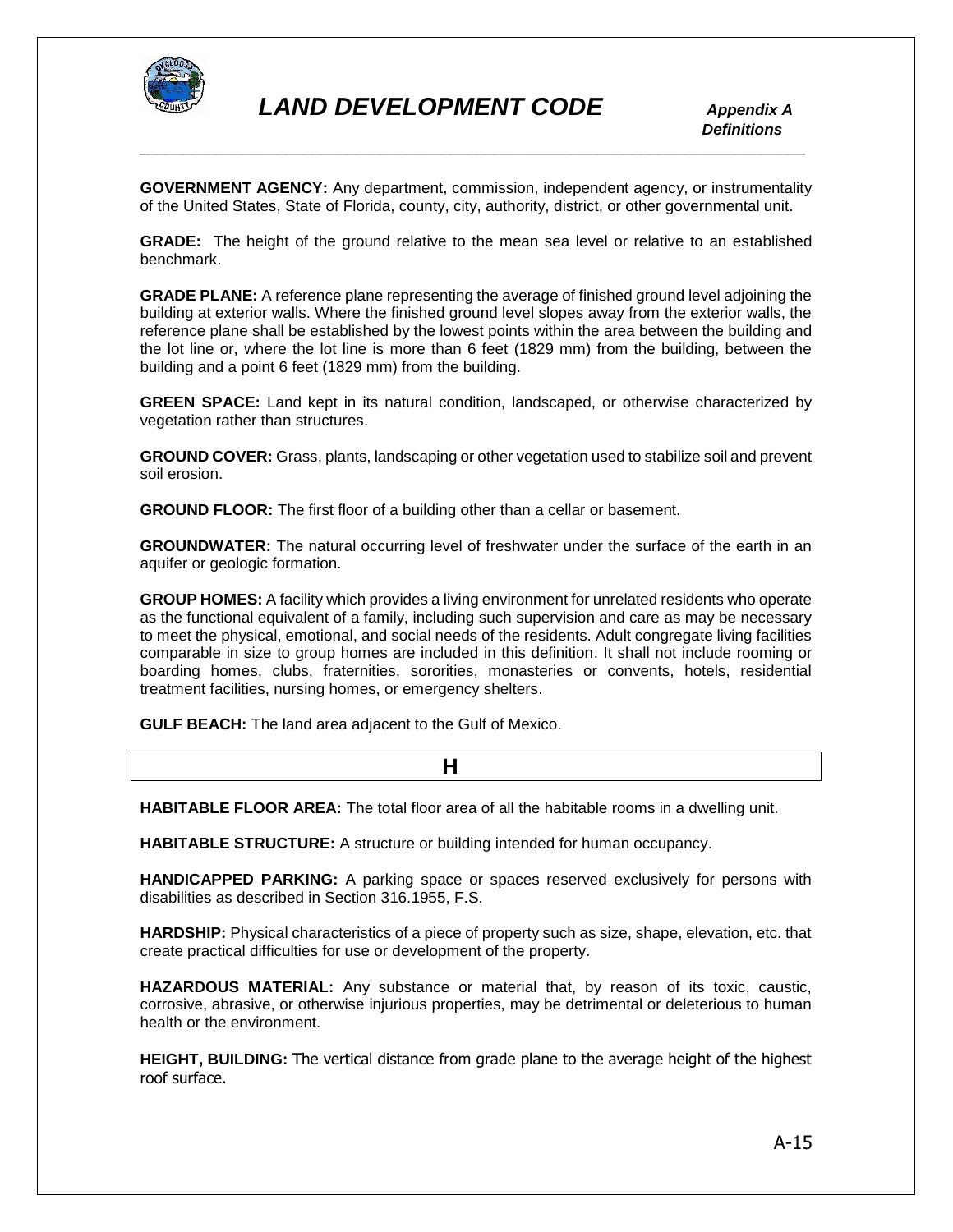

**HEALTH CARE FACILITY:** A facility or institution, whether public or private, principally engaged in providing services for health maintenance and the treatment of mental or physical conditions.

**HIGHWAY:** A public or private vehicular roadway.

**HISTORIC RESOURCES:** Something that has been identified or otherwise determined to be of historic significance.

**HOME OCCUPATION:** A commercial or business activity that: (i) is conducted by a person on the same lot (in a residential district) where such person resides, and (ii) is not so insubstantial or incidental or is not so commonly associated with the residential use as to be regarded as an accessory use, but that can be conducted without any significantly adverse impact on the surrounding neighborhood.

Without limiting the generality of the foregoing, a use may not be regarded as having an insignificantly adverse impact on the surrounding neighborhood if (i) goods, stock in trade, or other commodities are displayed, (ii) any on-premises retail sales occur, (iii) more than one person not a resident on the premises is employed in connection with the purported home occupation, (iv) it creates objectionable noise, fumes, odor, dust or electrical interference.

**HOME OFFICE OF CONVENIENCE:** The use of a room or other part of a residence as an office which is incidental to the residential use.

**HOSPITAL:** An institution providing primary health care services and medical and surgical care to persons, primarily inpatients, suffering from illness, disease, injury, deformity and other abnormal physical and mental conditions and may include related facilities such as laboratories, outpatient facilities, training facilities, medical offices, staff residences, and administrative offices.

**RESORT HOTEL:** A facility offering transient lodging accommodations to the general public and providing additional services, such as restaurants, meeting rooms, entertainment, and recreational facilities, or any similar facility licensed as a hotel by the State.

**HOUSE OF WORSHIP:** A building, structure, place, or facility where religious services and associated activities are regularly held, includes churches, temples, halls, etc.

**HOUSEHOLD:** A family living together in a single dwelling unit, with common access to and common use of all living and eating areas and all areas and facilities for the preparation and serving of food within the dwelling unit.

**1 I I I I I I** 

**IMPACT FEE:** A fee imposed upon on a development to help finance the cost of improvements or services.

**IMPERVIOUS SURFACE:** Any surface or material which prevents the absorption of water into land, including buildings, structures, and pavement.

**IMPERVIOUS SURFACE RATIO:** The ratio of the total impervious surface area to the gross area of a lot or parcel.

**INCIDENTAL:** Subordinate and minor in significance and bearing a reasonable relationship with the primary use.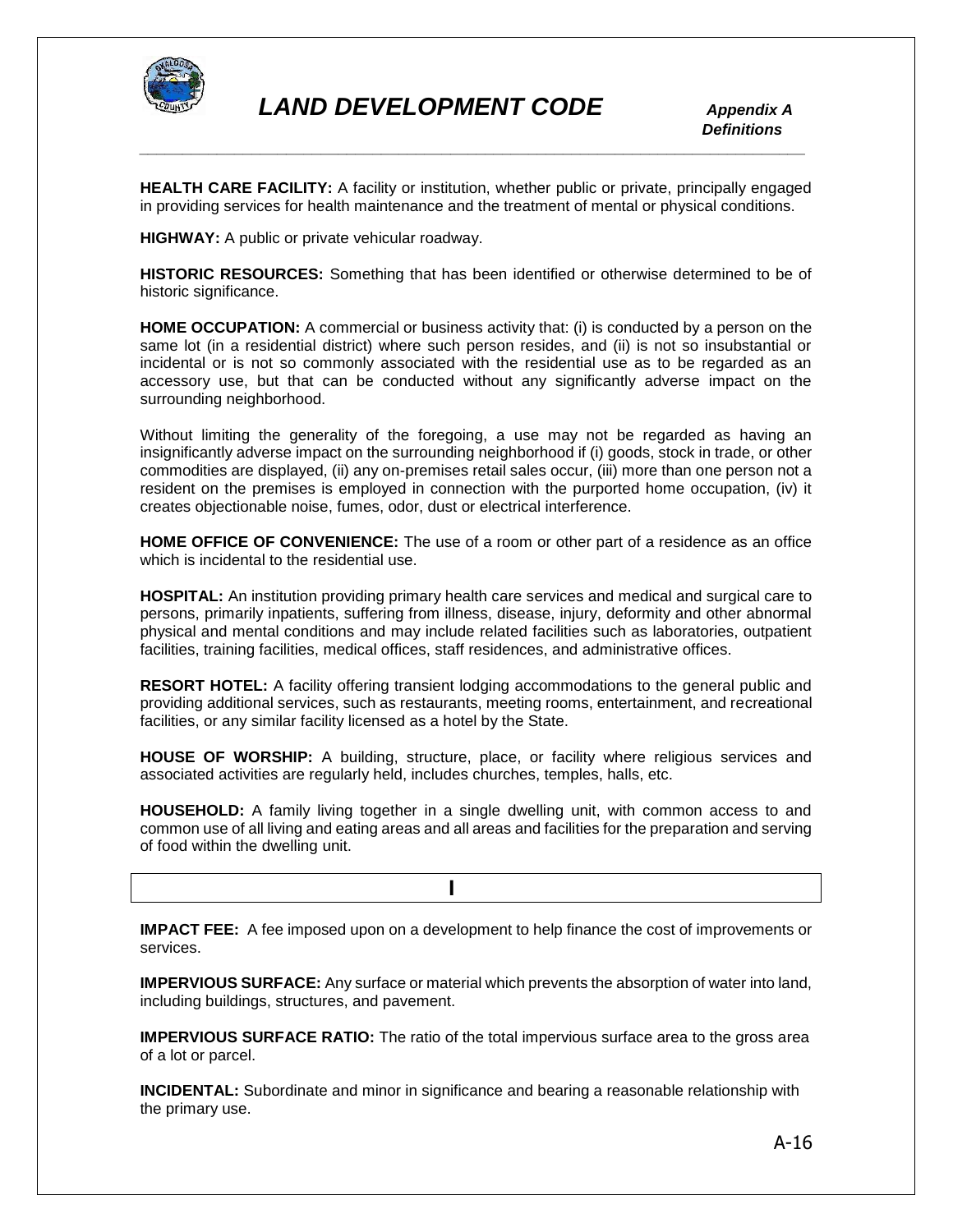

**IMPROVEMENT:** The result of any activity, which has the effect of changing a particular property from its existing condition to a condition that improves or otherwise adds value to such property.

*\_\_\_\_\_\_\_\_\_\_\_\_\_\_\_\_\_\_\_\_\_\_\_\_\_\_\_\_\_\_\_\_\_\_\_\_\_\_\_\_\_\_\_\_\_\_\_\_\_\_\_\_\_\_\_\_\_\_\_\_\_\_\_\_\_\_\_\_\_\_\_\_\_\_\_\_\_*

**INCOMPLETE:** The status of an application when all information or materials have not been submitted as required by law.

**INDUSTRIAL PARK:** A tract of land that is planned, developed, and operated as an integrated facility for a number of individual industrial uses.

**INDUSTRIAL USES:** Any activity within land areas predominantly associated with manufacturing, assembly, processing, or storage of products primarily intended for further processing or retail sale. Industrial uses generally include those listed in the North American Industry Classification System (2002) Codes 21, 22, 31, 32, 33, 42, 48, 49, 51, 5611, 5612.

**INDUSTRY:** Those fields of economic activity typically including forestry, fishing, hunting, and trapping; mining; construction; manufacturing; transportation, communication, electric, gas, and sanitary services; and wholesale trade.

**INFRASTRUCTURE:** Man-made structures which serve the common needs of the public, such as: sewage disposal systems; potable water systems; potable water well system; solid waste disposal sites or retention areas; stormwater systems; utilities; piers; docks; wharves; breakwaters; bulkheads; sea walls; bulwarks; revetments; causeways; marinas; navigation channels; bridges; and roadways.

**INSITUTIONAL USE:** A nonprofit, religious, or public use, such as a church, library, public or private school, hospital, or government owned or operated building structure or land used for public purposes.

**ISLAND:** (1) A land area totally surrounded by water. (2) In parking lot design, built-up structures, usually curbed, placed at the end or middle of parking rows as a guide to traffic and for landscaping, signing, or lighting.

**INTENSITY:** The degree to which land is used, developed, or otherwise altered from its natural undeveloped state.

 **J**

**JUNK:** Any scrap, waste, reclaimable material, or debris whether or not stored, for sale or in the process of being dismantled, destroyed, processed, salvaged, stored, baled, disposed, or other use or disposition.

**JUNKYARD:** An open area where used or secondhand parts and materials are salvaged, recycled, bought, sold, exchanged, stored, baled, packed, dissembled, or handled, including but not limited to scrap iron and other metals, cloths, paper, rags, plumbing fixtures, rubber tires and bottles, but excluding motor vehicle wrecking yards.

**JURISDICTION LINE:** A line established to delineate the landward extent of wetland areas for permitting purposes.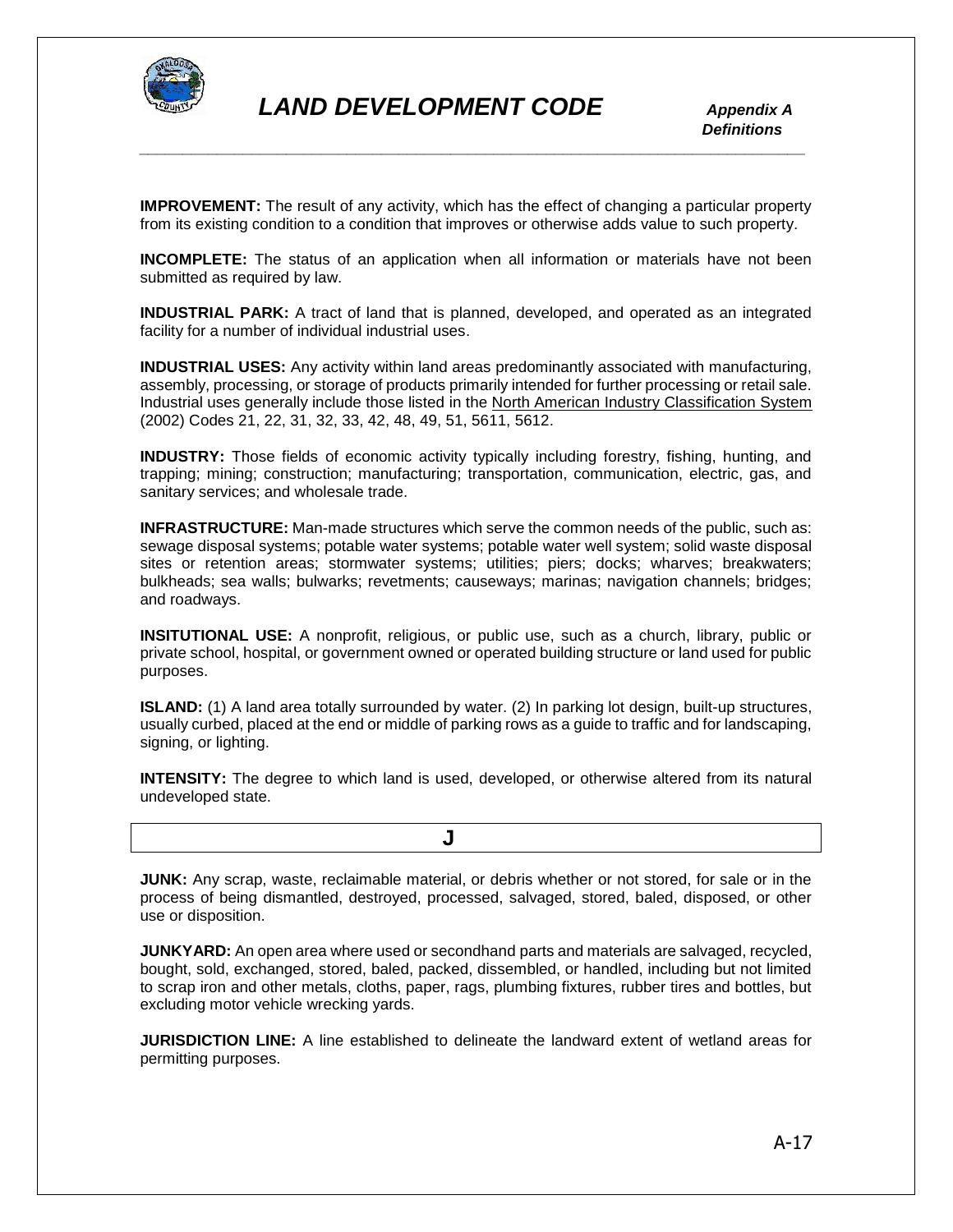

 *Definitions \_\_\_\_\_\_\_\_\_\_\_\_\_\_\_\_\_\_\_\_\_\_\_\_\_\_\_\_\_\_\_\_\_\_\_\_\_\_\_\_\_\_\_\_\_\_\_\_\_\_\_\_\_\_\_\_\_\_\_\_\_\_\_\_\_\_\_\_\_\_\_\_\_\_\_\_\_*

*K* 

**KENNEL:** A commercial establishment or business premises where dogs and/or other domesticated animals are housed, groomed, bred, boarded, trained, or sold for a fee or compensation.

**KIOSK:** A freestanding structure upon which temporary information and/or posters, notices, and announcements are posted.

**LAND:** The earth, water, and air, above, below, or on the surface, and includes any improvements or structures customarily regarded as land (Section 163.3164(11),F.S.).

**LAND CLEARING:** The removal of vegetation from a lot, parcel, or other land by any mechanized means other than manual or power hand tools (e.g. shovel, ax, sling, chain saw, etc.). Does not include mowing of grass or weeds.

**LAND USE:** A description of how land is occupied or utilized.

**L L** 

**LANDFILL:** A disposal site in which refuse and earth, or other suitable cover material, are deposited and compacted in alternating layers of specified depth in accordance with an approved permit.

**LANDOWNER:** A person who has an ownership interest in land.

**LANDSCAPE:** (1) An expanse of natural scenery (2) lawns, trees, plants, and other natural materials, such as rock, wood chips, or straw and may include decorative features such as sculpture, patterned walks, fountains, and pools.

**LANDSCAPED BUFFER:** Natural or landscaped vegetation, which may be used in combination with fences, walls, or berms, to screen one use or property from another so as to visually or physically block views, noise, lights, or other potential nuisances.

**LAUNDROMAT:** An establishment providing washing, drying, or dry-cleaning machines on the premises for rental use to the general public.

**LEGISLATURE;** The Legislature of the State of Florida.

**LEVEL OF SERVICE (LOS):** An indicator of the extent or degree of service provided by, or proposed to be provided by a facility based on or related to the operational characteristics of the facility. Level of service shall indicate the demand capacity required per unit of each public facility as defined in the Comprehensive Plan.

**LIFT STATION:** A structure used to house pumps and equipment for pumping water or sewage; pump station.

**LIVESTOCK:** All animals of the equine, bovine, or swine class including goats, sheep, mules, horses, hogs, cattle, ostriches, and other grazing animals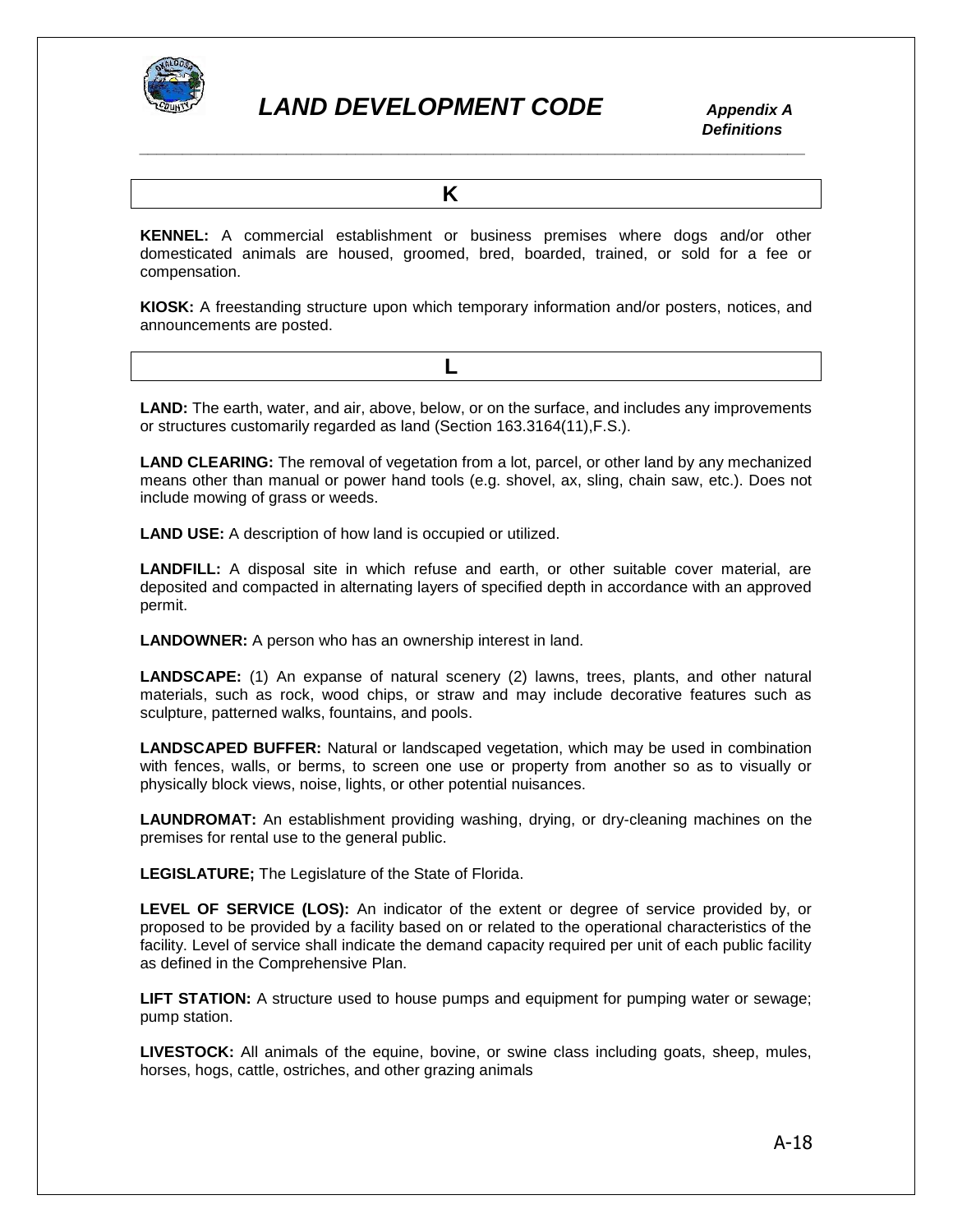

**LOADING ZONE:** An off-street space or berth used for the loading or unloading of cargo, products, or materials from vehicles.

**LOCAL PLANNING AGENCY:** The Planning Commission of Okaloosa County, Florida.

**LOCAL ROAD OR STREET:** Roadways intended to provide access to the transportation network from developed land uses and are characterized by low speed and low traffic volume.

**LODGING HOUSE:** A facility in which rental sleeping accommodations are provided and in which meals may be provided as part of the service.

**LOT:** A parcel, tract, or area of land established by plat, subdivision, deed, or other instrument of conveyance which has been recorded in the Official Records of Okaloosa County.

**LOT AREA:** The size of a lot computed by multiplying the width by the depth.

**LOT, CORNER:** A lot abutting two (2) or more intersecting streets.

**LOT COVERAGE:** The area of a lot or parcel covered by buildings, structures, pavement, or other impervious surface.

**LOT DEPTH:** The depth of lot is the distance measured from the midpoint of the front lot line to the midpoint of the opposite rear lot line.

**LOT, FLAG:** A lot where access to a roadway is provided by a narrow, private right-of-way or driveway.

**LOT, INTERIOR:** A lot other than a corner lot.

**LOT LINE:** A line of record bounding a lot that divides one lot from another lot or from a public or private roadway or any other public space.

**LOT LINE, FRONT:** The property line fronting a roadway right-of-way which provides the principle access; and used by the U.S. Postal Service for the delivery of mail to the structure located on the property.

**LOT LINE, REAR:** The lot line opposite and most distant from the front lot line.

**LOT LINE, SIDE:** Any lot line other than a front or rear lot line.

LOT OF RECORD: The term "lot of record" or "parcel of record" means a piece of property duly recorded by plat or deed in the Official Records of the Clerk of the Circuit Court, and may include metes and bounds descriptions when such descriptions apply to individual, discreet parcels of land. Parcels of record recorded prior to March 11, 1974 shall be vested for the development of one dwelling unit regardless of the density or intensity of use assigned to that parcel by this Code.

**LOT, REVERSE FRONTAGE:** A lot located between two roadways where one roadway is of a higher functional classification (collector, arterial) than the other roadway (local) and where the rear lot line is located on the higher classified roadway (collector, arterial) with no driveway access thereon..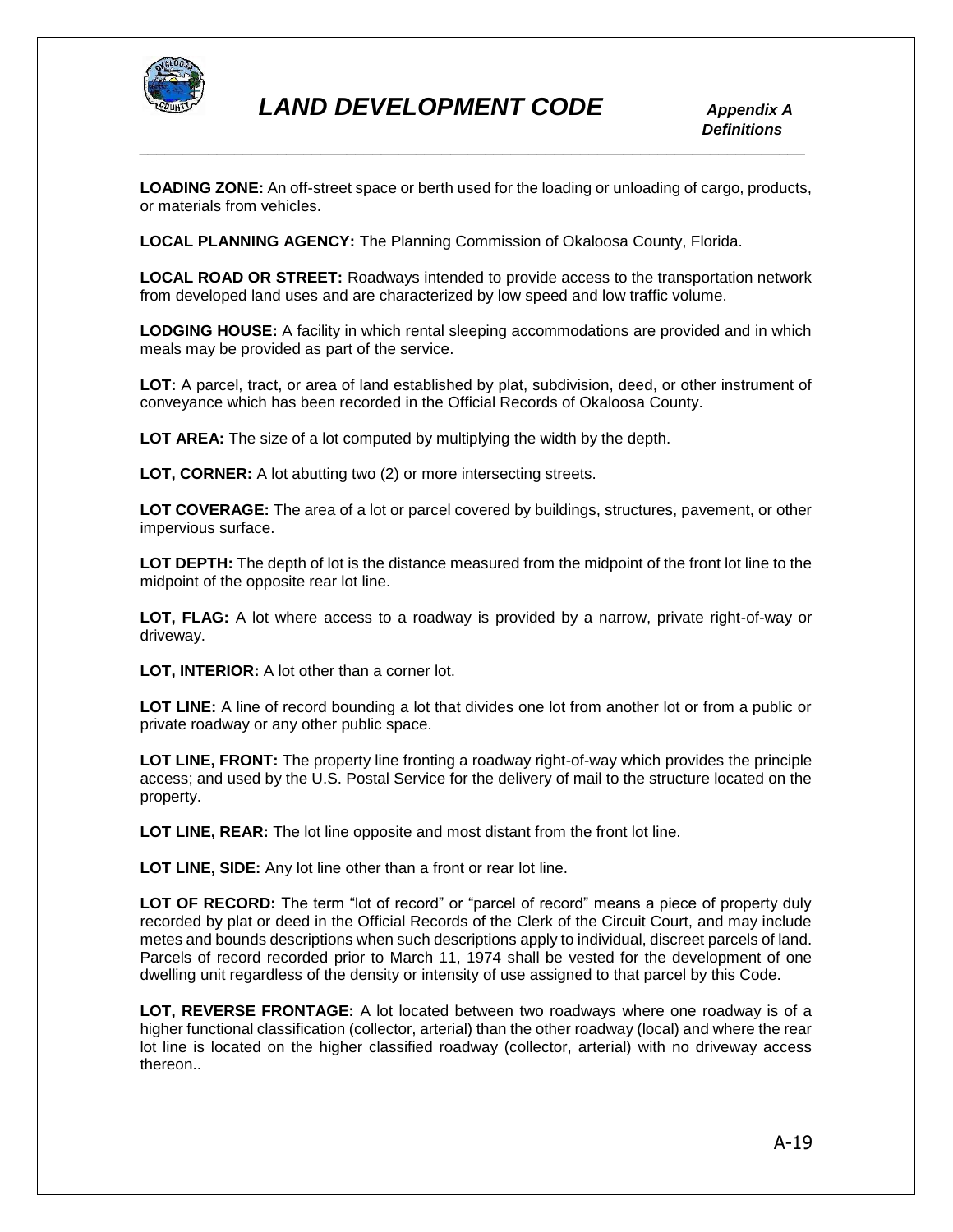

**LOT SPLIT:** Division of land into two lots where no drainage, roadway or other improvement except installation of utilities is required.

*\_\_\_\_\_\_\_\_\_\_\_\_\_\_\_\_\_\_\_\_\_\_\_\_\_\_\_\_\_\_\_\_\_\_\_\_\_\_\_\_\_\_\_\_\_\_\_\_\_\_\_\_\_\_\_\_\_\_\_\_\_\_\_\_\_\_\_\_\_\_\_\_\_\_\_\_\_*

**LOT, SUBSTANDARD:** Any lot that does not conform in area or width to the minimum requirements of the Code.

**LOT, THROUGH:** A lot that fronts upon two parallel streets or that fronts upon two streets that do not intersect at the boundaries of the lot.

**LOT WIDTH:** The horizontal distance between the side lines of a lot measured at right angles to its depth along a straight line at the front property line.

**LOW IMPACT PUBLIC UTILITIES:** Pump or lift stations, backflow preventers, electrical power sub-stations, drainage structures, stormwater retention areas, and other similar facilities.

**LOW INCOME FAMILIES:** "Lower income families" as defined under the Section 8, Assisted Housing Program, including families whose annual income does not exceed 80 percent of median income in a certain neighborhood.

| . |
|---|
|   |

**MAJOR THOROUGHFARE:** Any principal arterial, minor arterial or major collector roadway as classified by the Florida Department of Transportation or the County.

**MANUFACTURED BUILDING:** A factory-constructed building not constructed on a chassis, built to comply with the Standard Building Code, and inspected by the Florida Department of Community Affairs.

**MANUFACTURED HOUSING:** A structure, transportable in one or more sections, which, in the traveling mode, is eight (8) body feet or more in width and forth (40) body feet or more in length which when erected on site, has 320 or more square feet in living area; and which is built on a permanent chassis and designed to be used as a dwelling with or without a permanent foundation when connected to the required utilities. If fabrication of such a housing unit has occurred after June 15, 1976, each section must be built to standards prescribed by the U.S. Department of Housing and Urban Development.

**MANUFACTURING:** Establishments engaged in the mechanical or chemical transformation of materials or substances into new products, including the assembling of component parts, the creation of products, and the blending of materials, such as lubricating oils, plastics, resins, or liquors.

**MAP, FUTURE LAND USE:** The Official Future Land Use Map shown in the Comprehensive Plan.

**MAP, OFFICIAL ZONING:** The Official Zoning Map of the Zoning Regulations.

**MARINA, COMMERCIAL:** Any dock or facility offering spaces for boat dockage or slip rentals not associated with the regular fabrication, repair, construction or maintenance of boats or vessels or the removal of boats or vessels from the water for such purposes. Any dock, with or without spaces for slip rental, where fuel or merchandise may be purchased shall be deemed a commercial marina.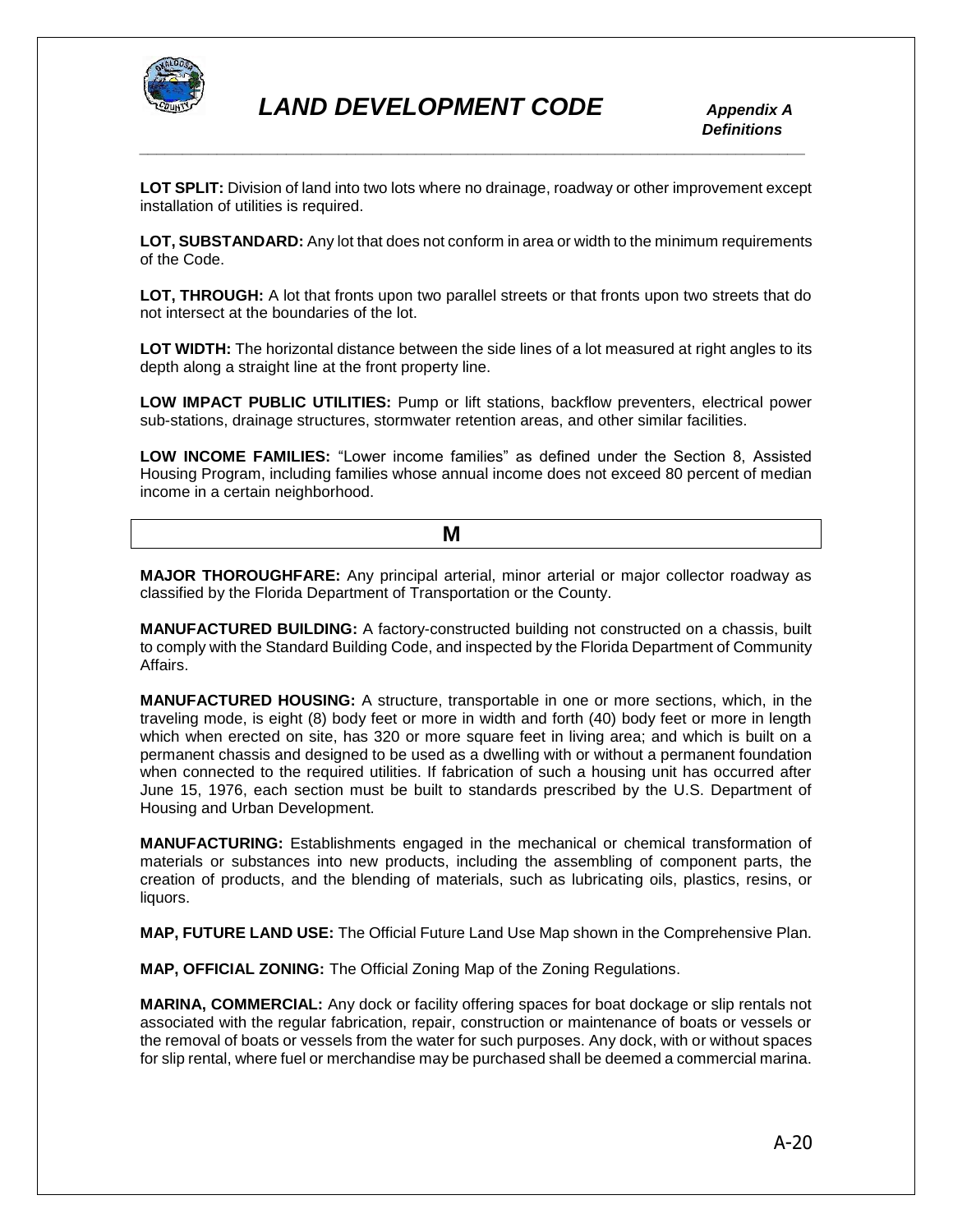

**MARINA FACILITY:** Any business associated with the construction, fabrication, refurbishing, repair or maintenance of boats or vessels, including equipment installation thereon or the removal of any boat or vessel from the water for any such purpose.

**MARINA, PRIVATE:** Any dock or facility having spaces for boat dockage or slip rentals, the use of which is restricted to membership of a private club or organization, including yacht clubs, sailing associations and other like and similar types of organizations.

**MASTER PLAN:** A graphic representation, or combination of graphics and text, which depicts and describes an overall strategy of development including the layout of lots, buildings, streets, amenities, and related features.

**MEAN HIGH WATER LINE:** The intersection of the tidal plane of mean high water with the shore (Section 177.27,F.S.).

**MEDIAN:** A barrier placed between lanes of traffic flowing in opposite directions.

**METES AND BOUNDS:** A method of describing land boundaries by directions (bounds) and distances (metes) from a known point of reference.

**MID-RISE:** A building three to seven stories in height.

**MINI-WAREHOUSE:** *See Self-Service Storage Facility.*

**MINING:** The extraction of earth materials such as soil, sand, clay, rock, and other similar materials.

**MITIGATION:** A method, activity, or action used to lessen or compensate for the impact of development.

**MIXED-USE DEVELOPMENT:** The development of land with a variety of complementary and integrated uses, such as, but not limited to, residential, office, manufacturing, retail, public, entertainment, or recreation in a compact urban form.

**MOBILE HOME:** A structure, including manufactured homes, transportable in one or more sections, which is eight (8) feet or more in width and over thirty-five (35) feet or more in length, and which is built upon an integral chassis and designed to be used as a dwelling when connected to the required utilities including plumbing, heating, air conditioning and electrical systems. "Mobile homes" include structures fabricated before and after June 15, 1976, but does not include "manufactured buildings" as defined in Chapter 553, Part IV, F.S. or "recreational vehicles" as defined in Section 320.01, F.S.

**MOBILE HOME PARK:** A use of land in which lot or spaces are offered for rent or lease for the placement of mobile homes for residential purposes.

**MOBILE HOME SUBDIVISION:** Recorded plats of land sold to individual owners for the placement of mobile homes, and where common areas or any amenities exclusively serving the subdivision may be retained by a sole owner, developer or homeowner association.

**MOTEL/HOTEL, TOURIST COURT, MOTOR LODGE:** A group of attached or detached buildings containing individual sleeping units, and providing automobile storage or parking space in connection therewith, for transients; or any facility licensed as a motel by the State.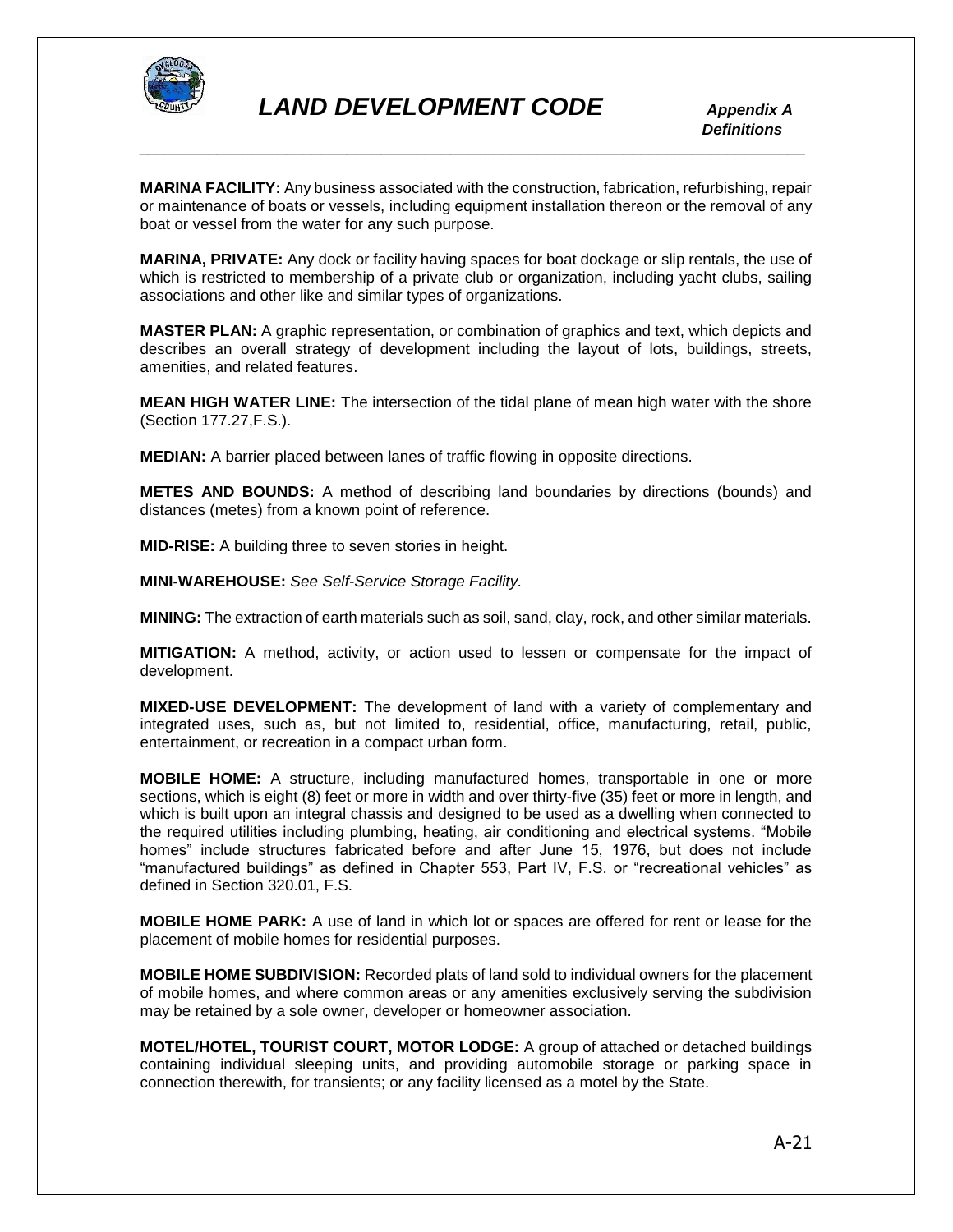

**MOTOR VEHICLE:** The word "motor vehicle" shall have the meaning set forth in Chapter 320, F.S.

**MULTI-FAMILY DWELLING:** Any residential building or structure used as a multiple dwelling for the purpose of providing more than four separate dwelling units which may share means of egress and other essential facilities.

**MULTI-USE BUILDING:** A building which contains two or more distinct uses.

**MUNICIPAL:** Of or relating to an incorporated municipality.

**MUNICIPALITY:** A political subdivision incorporated pursuant to State law; a city or town.

**NATIVE VEGETATION:** Plants that are naturally occurring in any given area.

**NATURAL RESOURCES:** Any number of naturally occurring elements related to land, water, air, plant or animal life.

**NATURE PRESERVE:** Areas in which human activity is limited and where the natural environment is protected from man-made changes.

**NEIGHBORHOOD:** An area of a community with characteristics that distinguish it from other areas and that may include distinct ethnic or economic characteristics, housing types, schools, or boundaries defined by physical barriers, such as major highways and railroads, or natural features such as rivers.

**NEIGHBORHOOD COMMERCIAL:** A business or businesses of a low-impact commercial nature intended to provide goods and services to a surrounding residential area or areas.

**NEWSPAPER OF GENERAL CIRCULATION:** A newspaper published at least on a weekly basis and printed in the language most commonly spoken in the area within which it circulates (but not including those newspapers intended primarily for member of a particular profession or occupational group; a newspaper whose primary function is to carry legal notices, or a newspaper that is given away primarily to distribute advertising).

**NIGHTCLUB:** A place of business operated as authorized under State Beverage Laws where the sale, serving, and on-premises consumption of alcoholic beverages accounts for more than 51% of the business revenues and the hours of operation routinely extend beyond 11:00 PM.

**NONCONFORMING USE OR STRUCTURE:** A lawful land use or structure existing at the time of passage of the Code or amendments hereto, which does not conform with the requirements of the Code.

**NONPOINT SOURCE:** Pollution of water with no definable source.

**NOTICE OF INTENT:** A notice issued by the County expressing an intent to take final action such as granting or denying a development order or other permit.

**NUISANCE:** An interference with the use and enjoyment of property.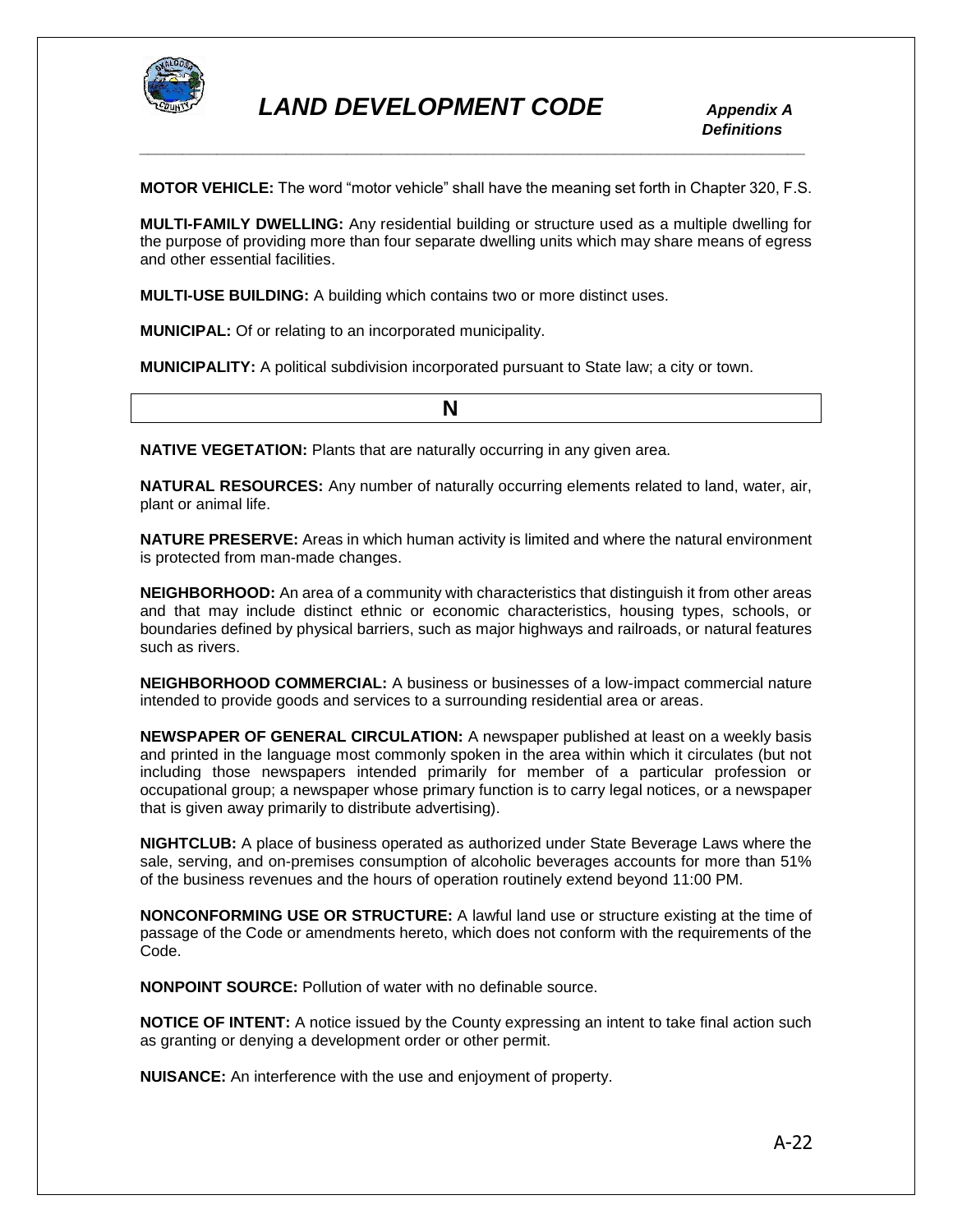

 *Definitions*

**NURSERY:** An area or structures or both used to raise flowers, shrubs, trees, or other plants for sale.

*\_\_\_\_\_\_\_\_\_\_\_\_\_\_\_\_\_\_\_\_\_\_\_\_\_\_\_\_\_\_\_\_\_\_\_\_\_\_\_\_\_\_\_\_\_\_\_\_\_\_\_\_\_\_\_\_\_\_\_\_\_\_\_\_\_\_\_\_\_\_\_\_\_\_\_\_\_*

**NURSING HOME:** An institution licensed by the state to provide health care under medical supervision for twenty-four or more consecutive hours to two or more patients who are not related to the caregivers by marriage, blood, or adoption.

**OCCUPANCY:** The residing of an individual or individuals overnight in a dwelling unit or the storage or use of equipment, merchandise, or machinery in any public, commercial, or industrial building.

**ODOR:** Any odor present in the outdoor atmosphere which by itself or in combination with other odors, is or may be harmful or injurious to human health or welfare, which unreasonably interferes with the comfortable use and enjoyment of life or property, or which creates a nuisance.

**OFFICE BUILDING:** A building used primarily for conducting the affairs of a business, profession, service, industry, or government, or like activity, and may include ancillary services for office workers, such as restaurant, coffee shop, newspaper or candy stand, and child-care facilities.

**OFFICE PARK:** A development on a tract of land that contains lots or parcels for a number of separate office buildings, accessory and supporting uses, and open space designed, planned, constructed, and managed on an integrated and coordinated basis.

**OFFICIAL RECORDS:** The official records of Okaloosa County filed with and kept by the Clerk of the Court.

**OFF-SITE IMPROVEMENT:** An improvement to public facilities that may be required as a result of a development project where the improvement is located outside of or away from the site where the development project is taking place.

**OFF-SITE PARKING:** A parking area provided for a specific use but located on a site other than the one on which the specific use is located.

**OKALOOSA COUNTY:** A political subdivision of the State of Florida; the boundaries of which are prescribed at Section 7.46, Florida Statutes.

**ON-SITE:** Located on the same lot or parcel as the construction or development.

**ON-SITE SEWAGE TREATMENT AND DISPOSAL SYSTEM:** A system that contains a standard subsurface, filled, or mound drain field system; an aerobic treatment unit; a graywater system tank; a laundry wastewater system tank; a septic tank; a grease interceptor; a dosing tank; a solids or effluent pump; a waterless, incinerating, or organic waste-composting toilet; or a sanitary pit privy that is installed or proposed to be installed beyond the building sewer on land of the owner or on other land to which the owner has the legal right to install a system. This term does not include package sewage treatment facilities and other treatment works regulated under Chapter 403(Section 381.0065, F.S.).

**OPEN SPACE:** A parcel or area of land generally unimproved set aside, dedicated, or reserved for conservation or recreation purposes, or for the public or private use and enjoyment of the landowners.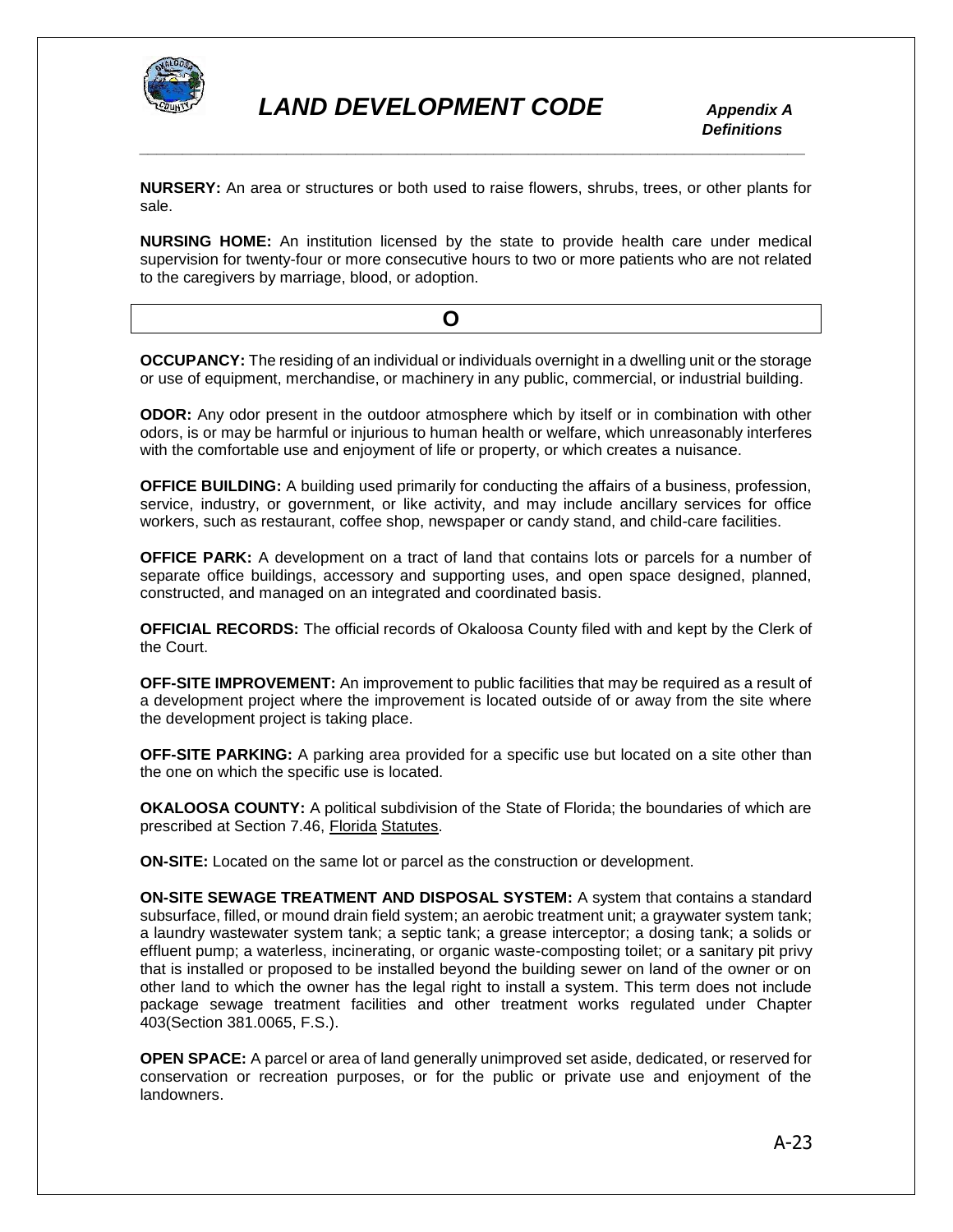

**OPEN SPACE RATIO:** The amount of open space area remaining on a lot or parcel of land relative to the developed or built area of the same lot or parcel.

*\_\_\_\_\_\_\_\_\_\_\_\_\_\_\_\_\_\_\_\_\_\_\_\_\_\_\_\_\_\_\_\_\_\_\_\_\_\_\_\_\_\_\_\_\_\_\_\_\_\_\_\_\_\_\_\_\_\_\_\_\_\_\_\_\_\_\_\_\_\_\_\_\_\_\_\_\_*

**ORDINANCE:** An enactment of the Board of County Commissioners having the effect of law.

**ORDINARY HIGH WATER:** (Reserved)

**OUTBUILDING:** A separate accessory building or structure not physically connected to the principal building on a lot or parcel.

**OUTDOOR RECREATION:** Recreational activities that take place outside any building or structure.

**OUTDOOR STORAGE:** The keeping of any goods, junk, materials, merchandise, equipment, or product in the open outside of any building or structure for more than 48 consecutive hours.

**OUTSTANDING FLORIDA WATER:** A special category of water body within the State which shall be worthy of special protection because of its natural attributes (Section 403.061(27), F.S.).

**OVERLAY ZONE:** A zone that encompasses one or more underlying land use districts or zones and that imposes additional requirements above those required by the underlying zone.

**OWNER:** An individual, firm, association, syndicate, partnership, or corporation having sufficient proprietary interest to seek development of land. The one who has the primary or residual title to property.

**PAPER STREET:** A street or road shown on an approved plan, plat, tax map, or other official map that does not actually exist on the ground.

**PARCEL:** An area of land capable of being described with such definition that its location and boundaries may be legally established.

**PARK:** An area of land used by the public designated for active or passive recreation.

**PARKING AREA:** Any public or private area, under or outside of a building or structure, designed and used for parking motor vehicles including parking lots, garages, driveways, and legally designated areas of public streets.

**PARKING LOT:** An off-street, ground level open area, usually improved, for the temporary parking of motor vehicles.

**PARKING SPACE:** A space for the parking of a motor vehicle within a public or private parking area.

**PARKING STRUCTURE:** A multi-level structure used for the temporary parking or storage of motor vehicles.

**PARTY:** One who takes part in a transaction.

*P* **P**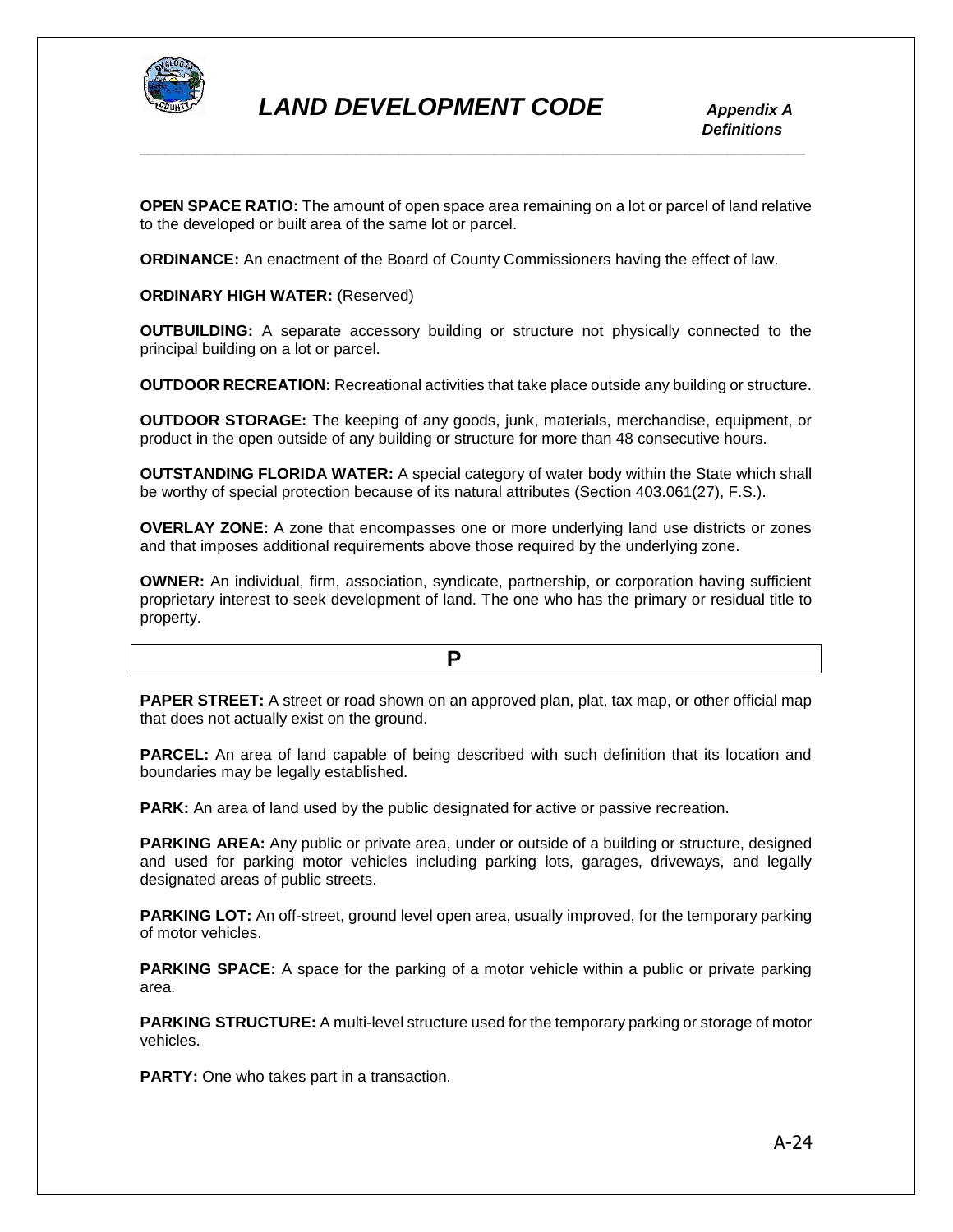

**PATH:** A cleared way for pedestrians and/or bicycles that may or may not be paved or otherwise improved.

**PAVING MATERIAL:** Any number of materials including asphalt products, concrete, crushed shell, or other substance used to stabilize a soil surface to be suitable for the movement of motor vehicles.

**PEAK-HOUR TRAFFIC:** The largest number of vehicles passing over a designated section of a street during the busiest one-hour period during a twenty-four hour period.

**PERCOLATION TEST:** A test designed to determine the ability of ground to absorb water and used to determine the suitability of soils for buildings, drainage, or septic systems.

**PEDESTRIAN:** An individual who travels on foot.

**PERIMETER:** The boundaries or borders of a lot, parcel or area of land.

**PERMIT:** Written governmental permission issued by an authorized official, empowering the holder thereof to do some act not forbidden by law but not allowed without such authorization.

**PERMITTED USE:** Any use allowed in a zoning district and subject to the restrictions applicable to that district.

**PERSON:** An individual, corporation, governmental agency, business trust, estate, trust, partnership, association, two or more persons having a joint or common interest, or any other legally established entity.

**PERSONAL SERVICES:** Establishments primarily engaged in providing services involving the care of a person or his or her personal goods or apparel.

**PERVIOUS SURFACE:** Any material including naturally occurring soils or vegetation that allows full or partial absorption of rainfall or stormwater runoff.

**PETITION:** A formal written document requesting an action, right, or benefit from the County.

**PICNIC AREA:** A place equipped with tables, benches, grills, and trash receptacles, and may include play equipment, for people to assemble, cook, eat, and relax.

**PIER:** (1) See DOCK. (2) A column poured or placed in the ground to support a structure.

**PLACE OF WORSHIP:** A church, synagogue, temple, mosque, or other facility that is used for prayer and religious services by a religious congregation or persons of similar beliefs.

**PLAN AMENDMENT:** Any action of the County which has the effect of amending, adding to, deleting from, or changing the Comprehensive Plan or Future Land Use Map.

**PLANNED UNIT DEVELOPMENT:** A contiguous area of at least four (4) acres in size to be planned, developed, operated, maintained as a single entity under unified control, and which contains one or more residential clusters or mix of housing types, and which may also contain one or more public, quasi-public, commercial, industrial, recreation, or other non-residential uses.

**PLANNING COMMISSION:** The appointed local planning agency for Okaloosa County.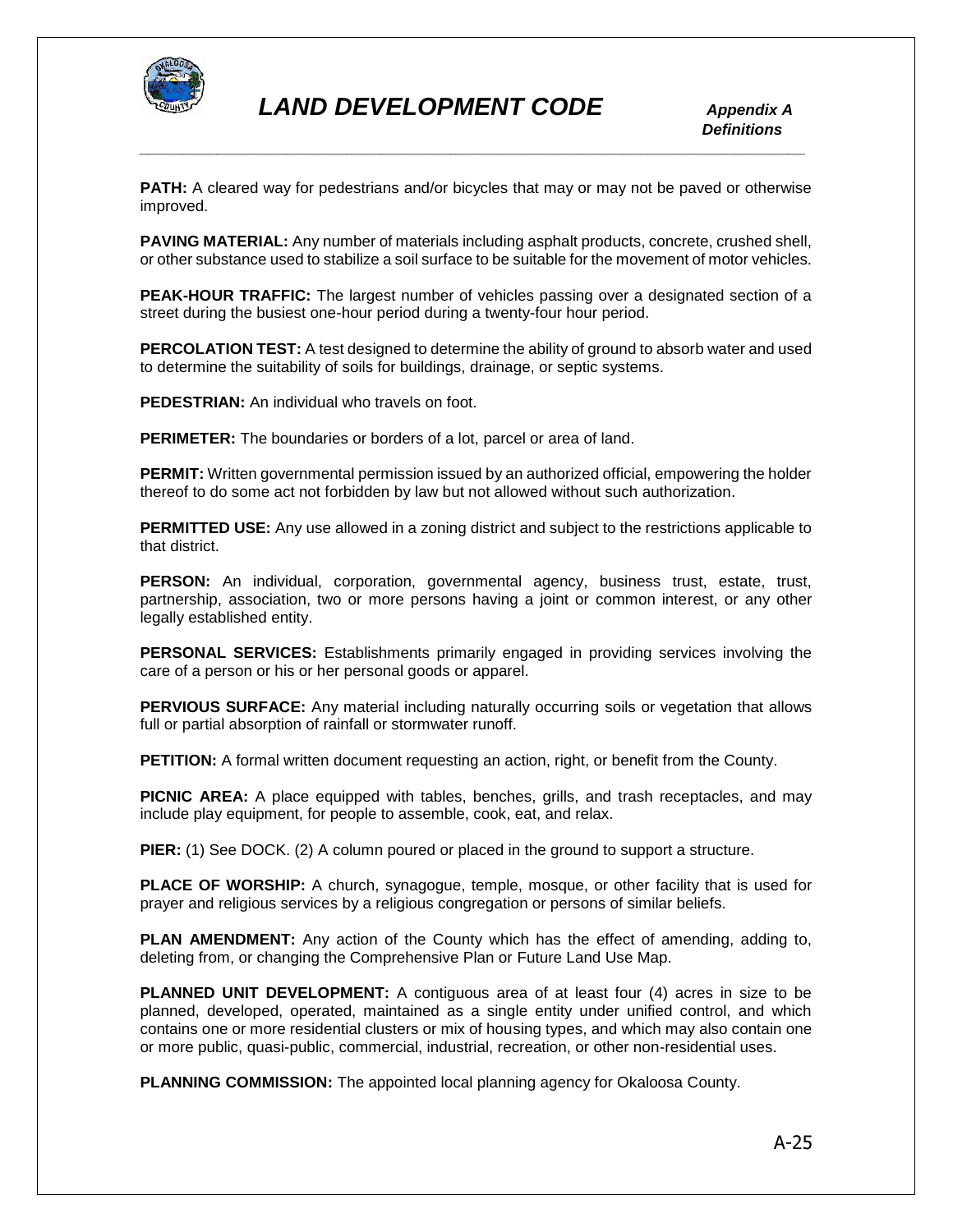

**PLAT:** A map or delineated representation of the subdivision of lands, being a complete exact representation of the subdivision and other information in compliance with the applicable requirements of Chapter 177, F.S. and this Code (Section 177.031(14), F.S.).

**PLAT, FINAL:** A plat accepted and signed by the Board of County Commissioners, and officially recorded with the Clerk of Court.

**PLAT, PRELIMINARY:** A plat submitted to obtain a Development Order to begin construction of subdivision improvements prior to final inspection and acceptance (final plat).

**PLAYGROUND:** A recreation area with play equipment such as swings, slides, etc. which may also include courts and fields.

**PLOT:** A parcel of land that can be identified and referenced to a recorded plat or map.

**POINT-SOURCE:** A stationary, identifiable source of pollutant emissions.

**POTABLE WATER:** Water suitable for drinking and cooking purposes.

**PREEXISTING USE:** The use of a lot or structure prior to the time of the enactment of a zoning or development code.

**POULTRY:** All kinds of poultry and includes chickens, turkeys, ducks, guineas, geese, pigeons raised as domesticated food birds, quail, and other domesticated food birds

**PREMISES:** A lot, parcel, tract, or plot of land together with the buildings and structures thereon.

**PRESCRIPTION:** The acquisition of land by right of continuous use without protest from the owner of said land.

**PRINCIPAL USE:** The primary, main, or predominate use located on a lot or parcel.

**PRIVATE ROADWAY:** A road or street owned and maintained by a private person or entity other than a government agency.

**PROFESSIONAL ENGINEER:** A person licensed as a professional engineer by the State of Florida.

**PROHIBITED USE:** A use that is not permitted in a zoning district.

**PROPERTY:** A lot, parcel, or tract of land together with the building and structures located thereon.

**PROPERTY LINE:** *See Lot Line.*

**PROPERTY OWNER:** A person possessing an ownership interest in a piece of property.

**PROPERTY VALUE:** The monetary worth of a piece of property established by appraisal, assessment, sales price, or other accepted means of valuation.

**PROTECTED TREE:** A tree which by virtue of type or size cannot be destroyed without a permit being issued.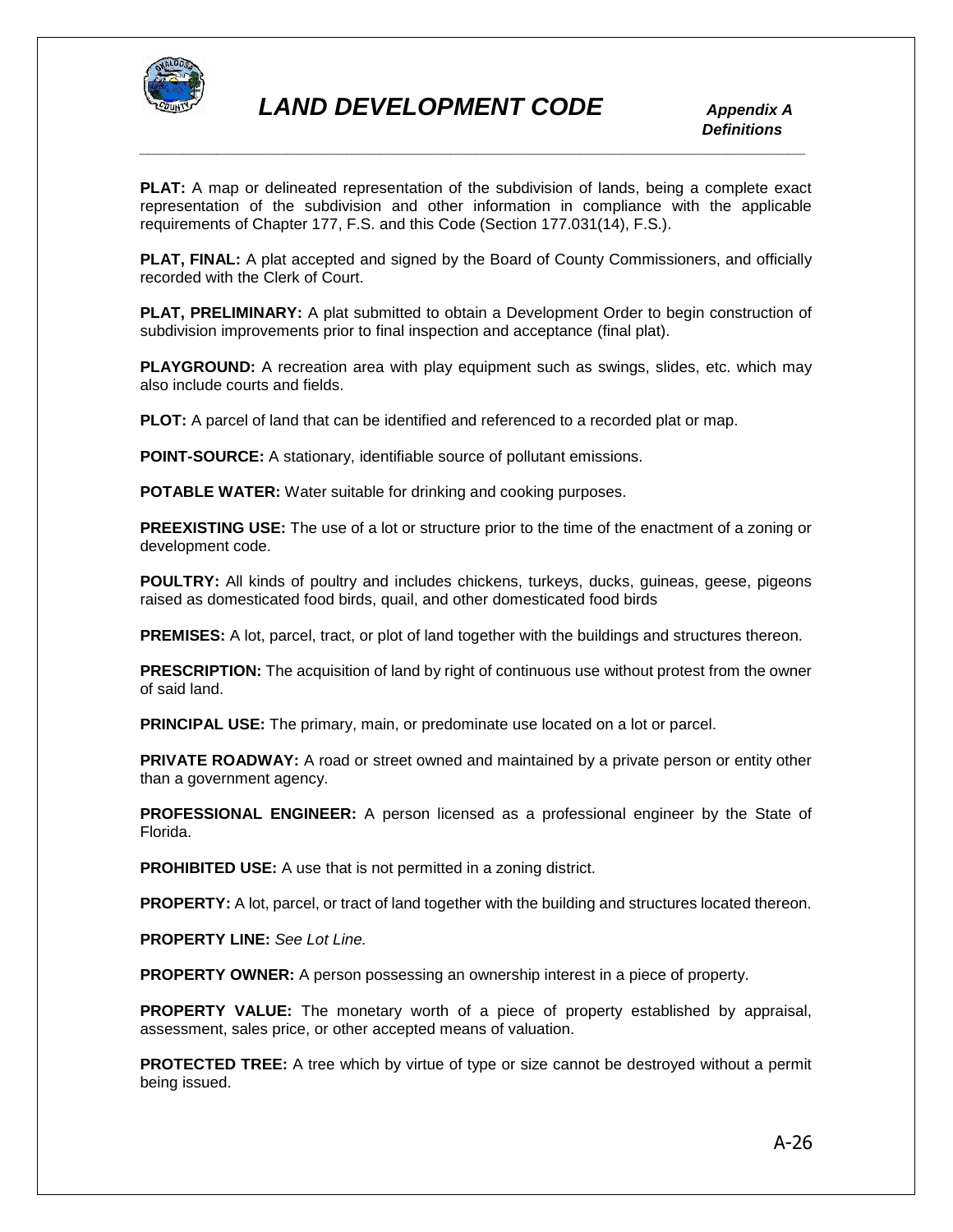

 *Definitions*

**PUBLIC:** Something owned, maintained for, or used by the general community or the people at large.

*\_\_\_\_\_\_\_\_\_\_\_\_\_\_\_\_\_\_\_\_\_\_\_\_\_\_\_\_\_\_\_\_\_\_\_\_\_\_\_\_\_\_\_\_\_\_\_\_\_\_\_\_\_\_\_\_\_\_\_\_\_\_\_\_\_\_\_\_\_\_\_\_\_\_\_\_\_*

**PUBLIC ACCESS:** Any road, easement, trail, path, or way where the public is invited to, and unrestricted from, moving across.

**PUBLIC FACILITIES:** Facilities such as roadways, drainage structures, water and sewer lines, pump stations, treatment plants, or other similar improvements owned, operated, and maintained by a government agency.

**PUBLIC FOOD SERVICE ESTABLISHMENT:** Shall have the meaning given at s.509.013, Fla. Stat.

**PUBLIC HEARING:** A formal proceeding held by a presiding body where the public is allowed to present statements or testimony relative to an action to be undertaken by the County.

**PUBLIC LODGING ESTABLISHMENT:** Shall have the meaning given at s.509.013, Fla. Stat.

**PUBLIC NOTICE:** The advertisement of a public hearing or meeting through the news media, posting of signs, letters, or other devices intended to inform the public about a particular hearing or meeting.

**PUBLIC PARKING:** Any parking area available and open to the general public for motor vehicle parking.

**PUBLIC RECORDS:** The official records of Okaloosa County maintained by the Clerk of the Court.

**PUBLIC UTILITY:** A regulated utility provider with a franchise for providing to the public a utility service deemed necessary for the public health, safety, and welfare.

**PUBLIC WAY:** Any road, street, alley, easement, trail, path, or access available for an open to use by the public.

**PUMP STATION:** A structure used to house pumps and equipment for pumping water or sewage; lift station.

**QUADRAPLEX:** Four attached dwelling units contained in one building in which each unit shares one or more walls with the adjoining units.

**QUASI-JUDICIAL:** Like judicial; a hearing where procedures are conducted similar to a court trial including testimony, cross-examination, findings, and preservation of a record.

**QUARTER SECTION:** A tract of land one-half mile square, 2,640 feet by 2,640 feet, or 160 acres.

**QUASI-PUBLIC USE:** A use owned or operated by a nonprofit, religious, or institution and providing educational, cultural, recreation, religious, or other similar types of programs.

**QUORUM:** A majority of the full authorized membership of a board or agency.

 **Q**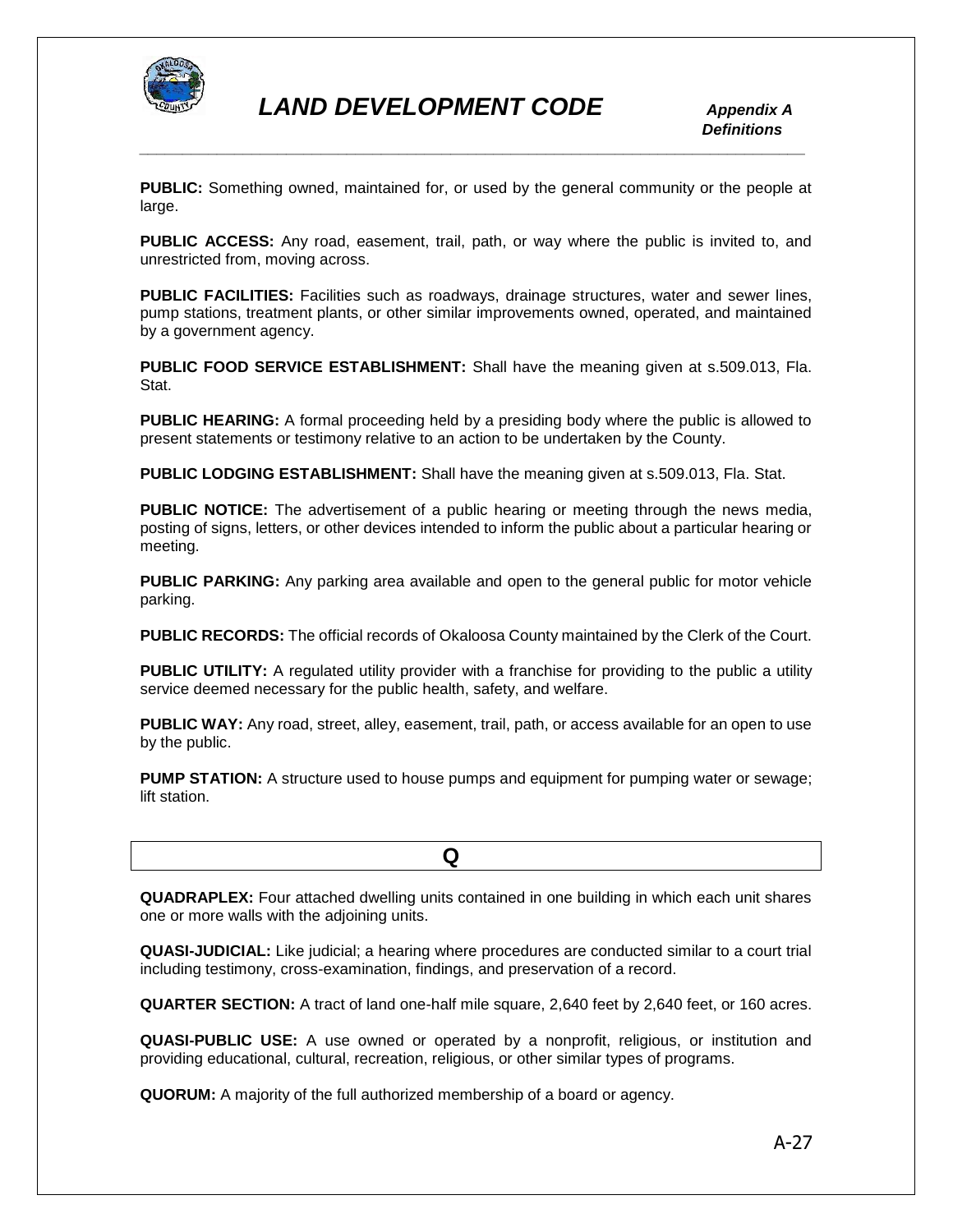

**R R R** 

**RECORD:** The act of recording an instrument or document in the public records.

**RECORD:** A preserved description or text of the dialogue and proceedings conducted at a hearing or meeting.

**RECREATION:** Any number of leisure time activities involving play, sports, or relaxation.

**RECREATIONAL VEHICLE:** A motor vehicle or trailer as descried at Section 320.01, F.S.

**RECREATIONAL VEHICLE PARK:** A business where spaces are offered for the parking of recreational vehicles as described at Section 513.01, F.S.

**RENT:** A periodic payment, made by a tenant, to a landlord for the use of land, buildings, structures, or other property, or portions thereof.

**RENTAL BEACH HOUSE:** A residential dwelling located proximate to the gulf beach which is offered for rent or lease on a daily, weekly, or monthly basis primarily for tourists or vacationers.

**REPAIR:** To restore something to its original or a working condition after it has been damaged or rendered inoperable.

**REPLACEMENT:** To put back into a former condition or use, or provide a substitute for.

**REPLAT:** Any change in a plat, except for an error or omission of data as described at s.177.141, F.S.

**RESIDENCE:** A home, abode, or place where an individual or household is actually living at a given time as opposed to temporary or seasonal quarters.

**RESIDENTIAL:** Of or related to being a residence.

**RESIDENTIAL DENSITY:** The number of dwelling units per acre of residential land.

**RESORT:** A facility for transient guests where the primary attraction is generally recreational features or activities.

**RESOURCE BASED RECREATION:** Recreation dependent upon some element or combination of elements in the natural or cultural environments that cannot be easily duplicated by man. It may be either active or passive in nature. Examples include hunting, fishing, camping, backpacking, boating, water skiing, surfing, and nature study. Visiting historical and archaeological sites is also included because such sites, while not strictly natural resources, share the limitations of being fixed in both quantity and location.

**RESTAURANT:** An establishment where food and drink are prepared, served, and consumed primarily within the principal building.

**RESTAURANT, TAKE-OUT:** An establishment where food and/or beverages are sold in a form ready for consumption, where all or a significant portion of the consumption takes place or is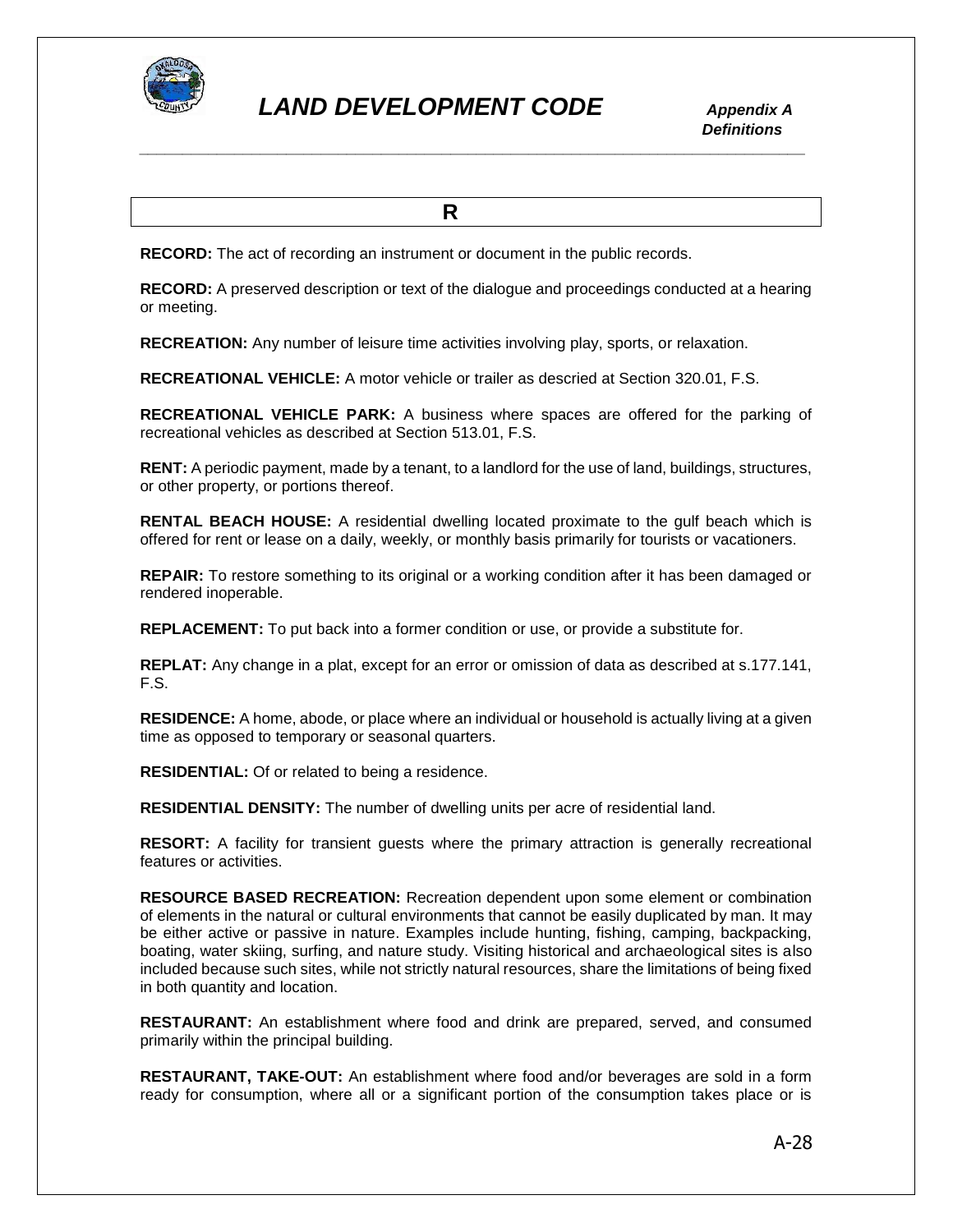

 *Definitions*

designed to take place outside the confines of the restaurant, and where ordering and pickup of food may take place from an automobile.

*\_\_\_\_\_\_\_\_\_\_\_\_\_\_\_\_\_\_\_\_\_\_\_\_\_\_\_\_\_\_\_\_\_\_\_\_\_\_\_\_\_\_\_\_\_\_\_\_\_\_\_\_\_\_\_\_\_\_\_\_\_\_\_\_\_\_\_\_\_\_\_\_\_\_\_\_\_*

**RESTRICTION:** A limitation on property that may be created in a property deed, lease, mortgage, through certain zoning or subdivision regulations, or as a condition of approval of a development.

**RESTRICTIVE COVENANT:** A restriction on the use of land usually set forth in the deed, generally enforceable by court action rather than the County.

**RESUBDIVIDE:** The further division of lots or the relocation of lot lines of any lot or lots within a subdivision previously approved and recorded according to law; or the alteration of any streets or the creation of any new streets within any such subdivision, but not including conveyances made so as to existing lots by deed or other legal instrument.

**RETAIL SALES:** Establishments engaged in selling goods or merchandise to the general public for personal or household consumption and may render services incidental to the sale of such goods.

**RETAIL SERVICES:** Establishments providing services or entertainment, as opposed to goods or products, to the general public for personal or household use.

**RETENTION BASIN:** A stormwater collection location in which the collected volume is primarily recovered via percolation through the basin floor. Recovery of available pond volume via evaporation and transpiration is negligible in comparison to the soil percolation rate.

**REZONE:** To change the zoning district classification of a particular lot(s) or parcel(s) of land.

**RIGHT-OF-WAY:** A strip of land acquired by reservation, dedication, forced dedication, prescription, or condemnation and intended to be occupied by a road, crosswalk, railroad, electric transmission lines, oil or gas pipeline, water line, sanitary storm sewer, and other similar uses.

**RIPARIAN RIGHT:** Rights of a landowner to the water on or bordering his or her property, including the right to make use of such waters and to prevent diversion or misuse of upstream waters.

**RIVER:** A natural stream of water flowing in a more or less permanent bed or channel, between defined banks or walls, with a current that may be continuous in one direction or affected by the ebb and flow of the tide.

**ROAD OR ROADWAY:** Any public or private way used primarily for the movement of motor vehicles.

**ROAD, PRIVATE:** A road that has not been dedicated or accepted by a government agency, and where nongovernment entities own and are responsible for operation and maintenance.

**ROOF:** The outside top covering of a building or structure.

**RUNOFF:** Rainfall or stormwater, which flows across the natural or man-made surface of the earth.

**RUN WITH THE LAND:** A covenant or restriction to the use of land contained in a deed or other legal instrument and binding on the present and future owners of the property.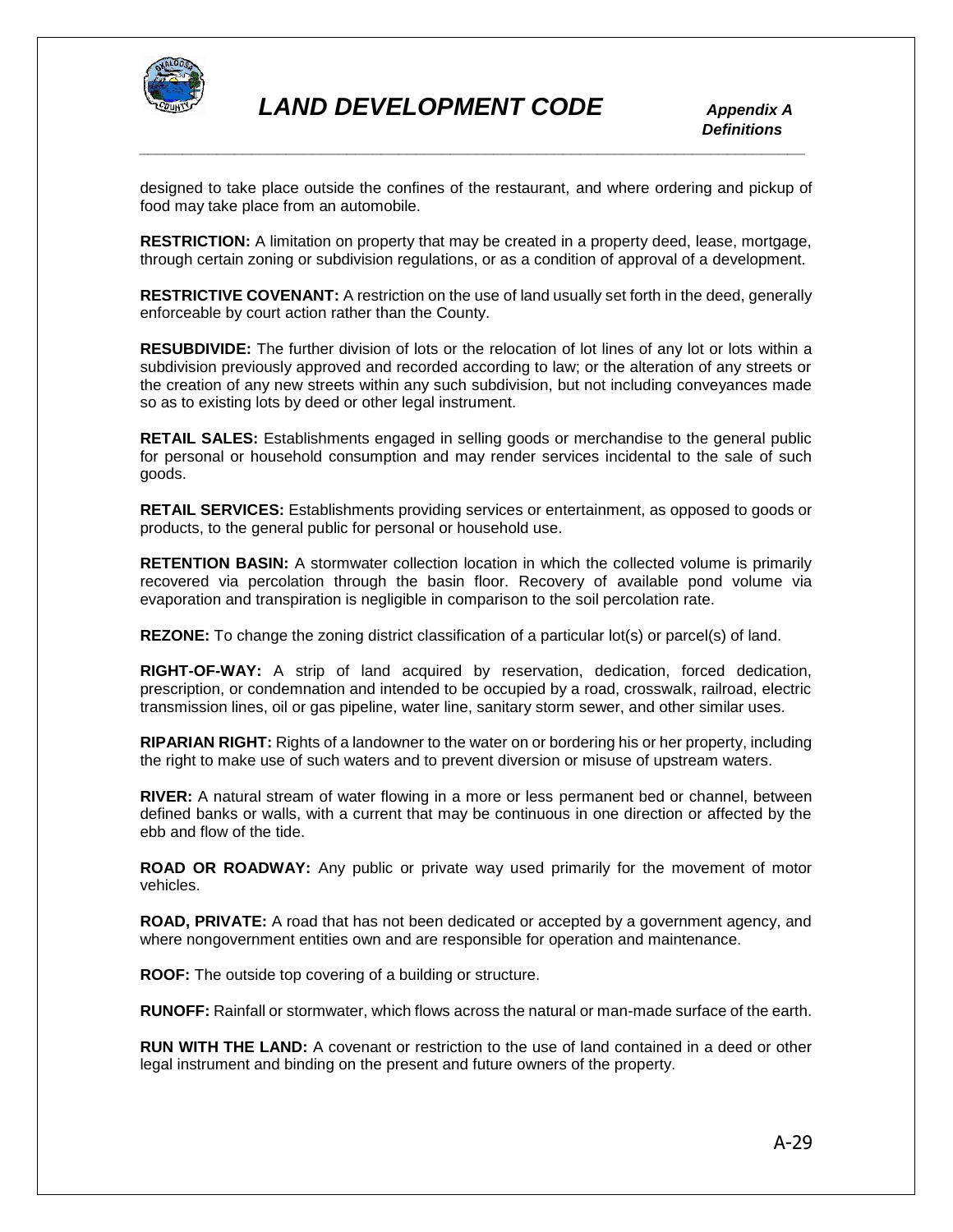

**RURAL AREA:** A sparsely development area, generally with a population density of less than 100 persons per square mile and where the land is primarily undeveloped or used for agricultural purposes.

**SALE:** The exchange of goods or property for money or some other consideration.

**SANITARY LANDFILL:** A site for solid waste disposal.

**S S** 

**SANITARY SEWER:** Pipes that carry domestic or commercial sewage and into which storm, surface, and ground waters are not intentionally admitted.

**SATELLITE DISH:** A parabolic or dish-shaped antenna or device that is designed for the purpose of receiving radio waves.

**SCALE:** (1) The relationship between distances on a map and actual distances on the ground; (2) The proportioned relationship of the size of parts to one another.

**SCALE OF DEVELOPMENT:** The relationship of a particular development in terms of size, height, bulk, intensity, and aesthetics, to its surroundings.

**SCHOOL:** Any building or part thereof which is designed, constructed, or used for education or instruction in any branch of knowledge.

**SCREENING:** A method of visually shielding or obscuring one abutting or nearby structure or use from another by fencing, walls, berms, landscaping, or natural vegetation.

**SEA TURTLE:** Any of various marine reptiles of the order Chelonia; normally of the Loggerhead variety in Okaloosa County.

**SEAGRASS:** An intertidal or subtidal marine plant that is affixed to the substrate including Tuttle grass, Manatee grass, Shoal grass, Widgeon grass, and Star grass.

**SEASONAL HIGH WATER TABLE:** The elevation to which the groundwater can be expected to rise due to normal wet season. The engineer of record or appropriate soil scientist need to make a determination of the seasonal high water table based on engineering practices.

**SEAWALL:** A wall or embankment that acts as a breakwater along a shoreline generally used to prevent shoreline erosion.

**SEDIMENTATION CONTROL:** Any number of methods used to prevent the erosion of soil from a site including hay bales, screening, silt fences, or other similar means.

**SELF-STORAGE SERVICE FACILITY:** A structure containing separate, individual, and private storage spaces which may be of varying sizes leased or rented on individual leases for varying periods of time.

**SEPTIC TANK:** See ON-SITE SEWAGE DISPOSAL SYSTEM.

**SETBACK:** A specific distance between two defined, identifiable points.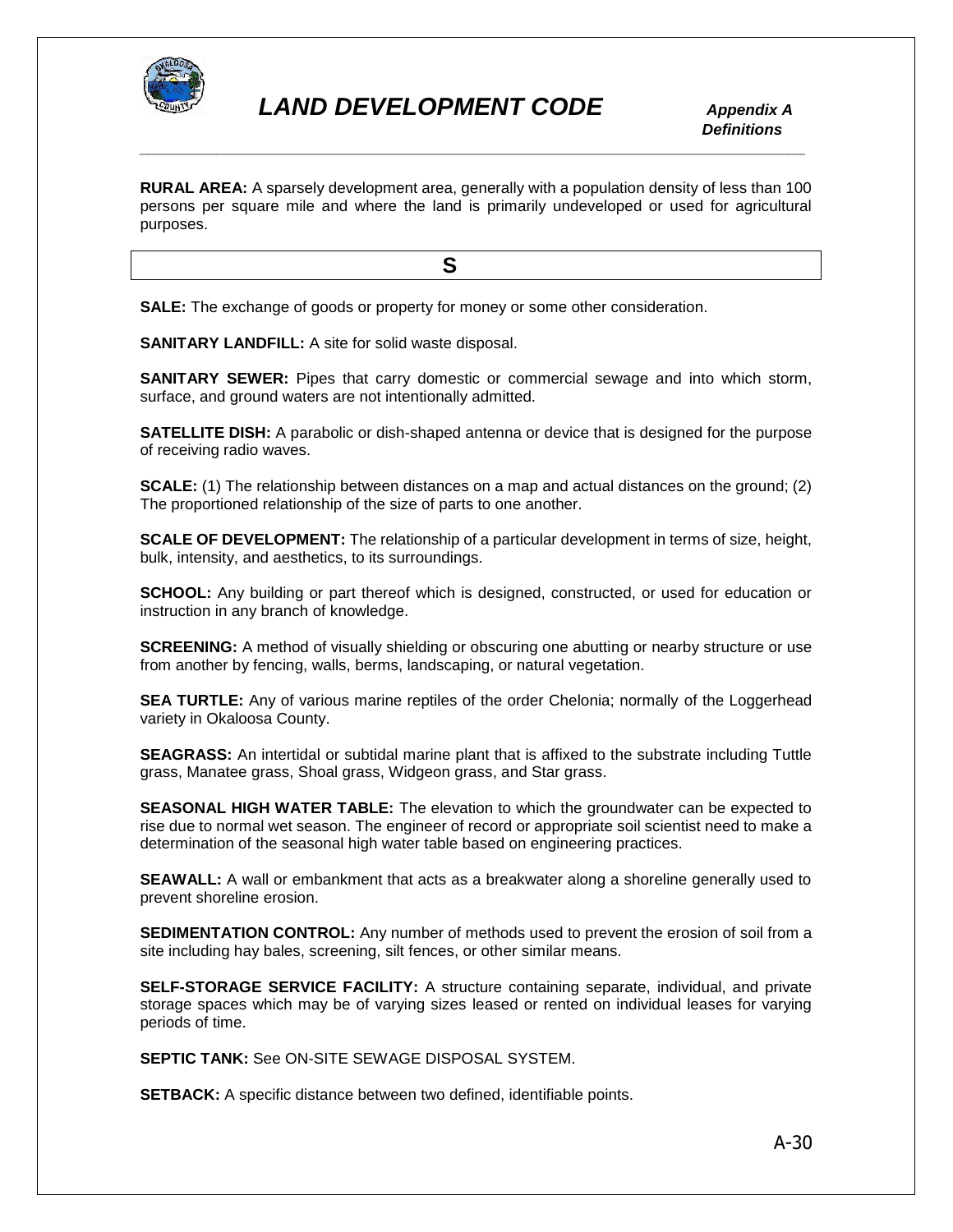

**SETBACK, BUILDING:** An area defined within the boundaries of a lot or parcel of land within which no building may be located, except for accessory structures or appurtenant structures (i.e. exterior stairs, chimneys, etc.).

*\_\_\_\_\_\_\_\_\_\_\_\_\_\_\_\_\_\_\_\_\_\_\_\_\_\_\_\_\_\_\_\_\_\_\_\_\_\_\_\_\_\_\_\_\_\_\_\_\_\_\_\_\_\_\_\_\_\_\_\_\_\_\_\_\_\_\_\_\_\_\_\_\_\_\_\_\_*

**SEWAGE;** The total of organic waste and wastewater generated by all residential and nonresidential sources.

**SEWER:** A pipe or conduit used to collect and carry away sewage or stormwater runoff from the generating source to treatment facilities or receiving areas.

**S.H.I.P PROGRAM:** The State Housing Initiative Partnership program for Okaloosa County.

**SHOP:** (1) A small business usually engaged in the sale of specialty merchandise or services; (2) An accessory building where tools and equipment are stored and used.

**SHORELINE:** The point at which a body of water meets an adjacent upland usually defined by mean high water or ordinary low water.

**SHRUB:** A woody plant, smaller than a tree, consisting of several small stems from the ground or small branches near the ground; may be deciduous or evergreen.

**SIDEWALK:** A paved, surfaced, or leveled area, paralleling and usually separated from a street, used as a pedestrian walkway.

**SIGHT TRIANGLE:** A triangular-shaped portion of land established at street intersections in which nothing is erected, placed, planted, or allowed to grow in such a manner as to limit or obstruct the sight distance of motorists entering or leaving the intersection. Also known as a sight easement.

**SIGNS:** See Chapter 8.

**SIGHT TRIANGLE:** A triangular-shaped portion of land established at street intersections in which nothing should be erected, placed, planted, or allowed to grow in such a manner as to limit or obstruct the vision of motorists entering or leaving the intersection.

**SILVICULTURE:** The care, cultivation, and harvesting of forest products.

**SIMILAR USE:** A use that has the same characteristics as the specifically cited uses in terms of the following: trip generation and type of traffic, parking and circulation, utility demands, environmental impact, physical space needs, and clientele.

**SINGLE FAMILY DWELLING;** A building containing one dwelling unit that is not attached to any other dwelling by any means, and which is usually surrounded by a yard.

**SITE:** Any lot or parcel of land or combination of contiguous lots or parcels of land.

**SITE CLEARING:** See LAND CLEARING.

**SITE PLAN:** A drawing or other graphic representation which depicts existing and proposed conditions of a lot or parcel including all proposed development and improvements to be developed consistent with this Code.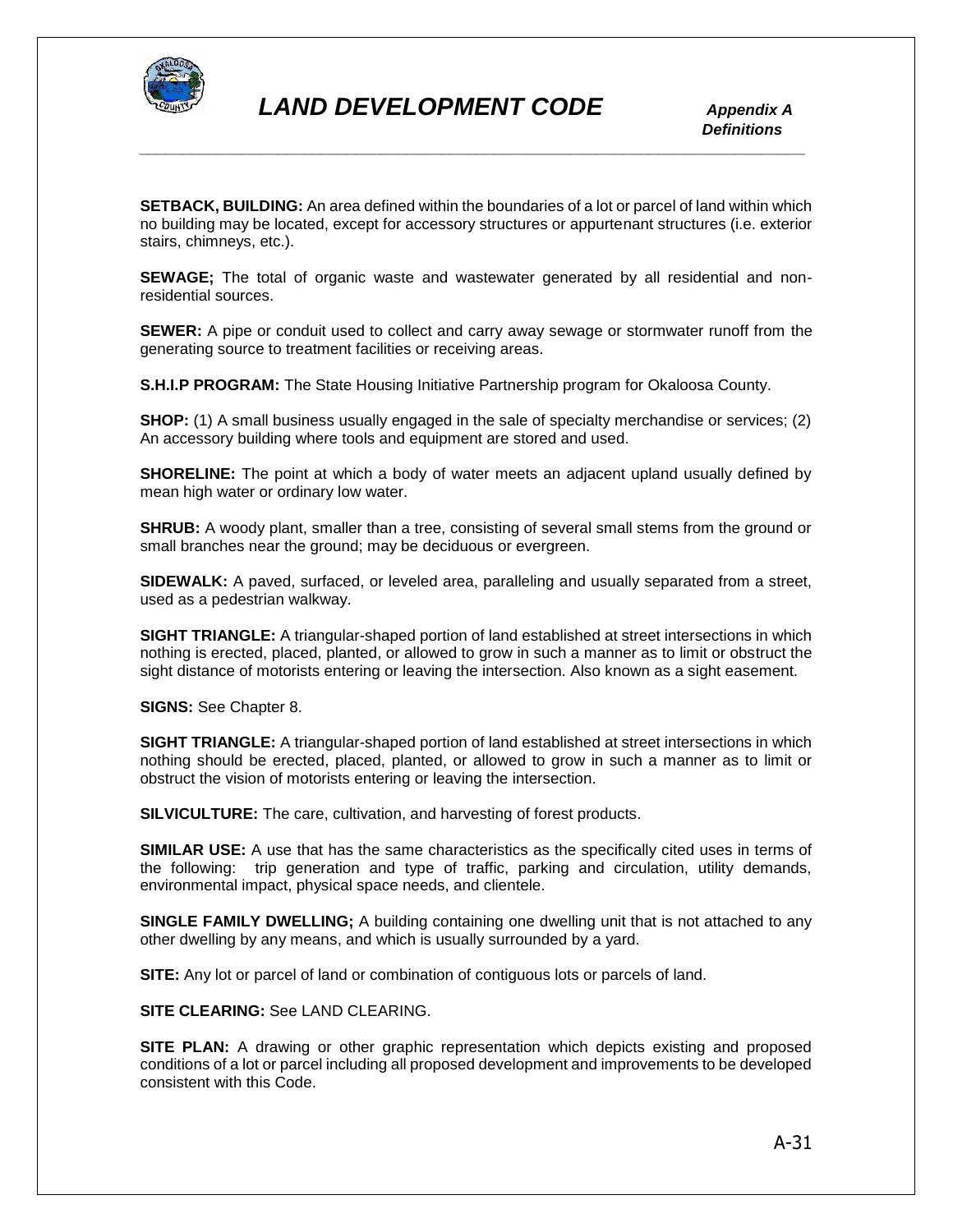

**SITE PREPARATION:** The act of making a site ready for development such as clearing, grading, filling or installing improvements.

**SLOPE:** The deviation of a surface from the horizontal, usually expressed in percent in percent or degrees.

**SOIL:** All unconsolidated mineral and organic material of whatever origin that overlies bedrock and can be readily excavated.

**SOILS MAP:** The official Soils Survey for Okaloosa County published by the U.S. Soil Conservation Service.

**SOLID WASTE:** Unwanted or discarded material, including waste material with insufficient liquid content to be free flowing.

**SPECIAL EVENT:** An event of special significance usually intended to attract large numbers of people and which is held for a specified (usually one week or less) duration of time.

**SQUARE FEET:** A measurement used to describe the total area of a lot or parcel of land usually determined by multiplying width by depth.

**STANDING:** The legal position or right of an aggrieved or adversely affected party, usually used in terms of a legal challenge to an action taken by the County.

**START OF CONSTRUCTION:** The point at which site preparation takes pace for a particular development after a Development Order has been issued.

**STATE:** The State of Florida.

**STATE HIGHWAY SYSTEM:** The system of roads and highways owned, operated, and maintained by the Florida Department of Transportation as descried at Chapter 335, F.S.

**STAY:** To take no further action; hold in abeyance pending an outcome.

**STORAGE SHED:** An accessory building or structure where any number of products, materials, tools, supplies, or things are kept or stored.

**STORM SURGE:** The rise of water above normal water level on the open coast due to a number of factors, including the action of wind stress on the water surface and the rise in water level due to atmospheric pressure reduction (s.62B-33.002(53),FAC).

**STORMWATER:** The flow of water, which results from, and which occurs immediately following, a rainfall event.

**STORMWATER MANAGEMENT SYSTEM:** The designed features of a property which collect, convey, channel, hold, inhibit, or divert the movement of stormwater (s62-25.020(15),FAC).

**STORMWATER TREATMENT:** The act of removing pollutants from stormwater runoff.

**STORY:** That portion of a building included between the upper surface of a floor and the upper surface of the floor or roof next above it.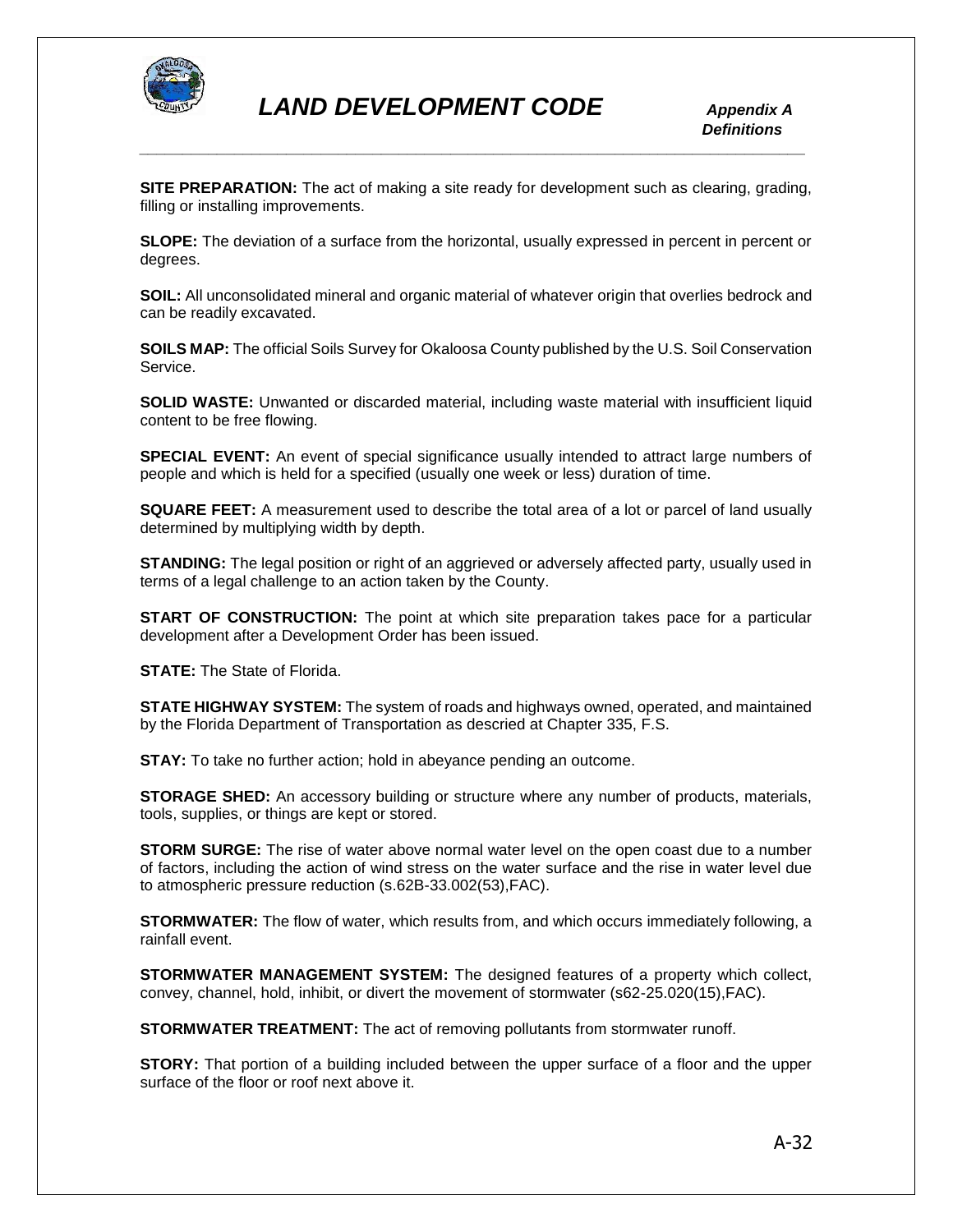

**STREET:** Any vehicular way that: (1) is an existing named or numbered state, county, municipal, or private roadway; (2) is shown on an approved plat; (3) provides access to more than two (2) lots intended for sale, or; (4) has been approved by other official action.

**STREET, PAVED:** A street surfaced with paving material such as asphalt products, concrete, or other similar hard surface.

**STREET SYSTEM:** The hierarchy of arterial, collector, and local streets that collectively provide for the movement of motor vehicles.

**STREET, UNPAVED:** A street which is not surfaced with paving material which is usually earth, clay, dirt, sand, or other similar unconsolidated material.

**STRUCTURE:** That which is built or constructed.

**SUBDIVISION:** The division of land into three (3) or more lots, parcels, tracts, tiers, blocks, sites, units, and any other division of land (hereinafter referred to as a "lot"); and may include the creation of new streets and alleys, additions, and resubdivisions; and, when appropriate to the context, relates to the process of subdividing or to the lands or area subdivided.

**SUBDIVISION, PRIVATE:** A subdivision within which street and drainage improvements are not dedicated to the County but are operated and maintained by a private entity.

**SUBDIVISION, PUBLIC:** A subdivision which street and drainage improvements have been accepted by and dedicated to the County.

**SUBSTANTIAL DEVIATION:** A significant change in the extent and scope of a development activity or other work authorized by an approved Development Order.

**SUPERMARKET CENTER:** A commercial building occupied by a supermarket and other businesses all under a continuous roof.

**SURFACE WATER:** Any natural or man-made water body where water is consistently present on the surface of the earth such as lakes, ponds, streams, rivers, bayous, bays, and oceans.

**SURVEY:** (1) The process of precisely ascertaining the area, dimensions, and location of a piece of land; (2) a graphic representation drawn to scale of the location and characteristics of a piece of land.

**SURVEYOR:** A land surveyor licensed by the State of Florida.

**SWALE:** A depression in the ground that channels runoff.

**SWIMMING POOL:** A water-filled enclosure, permanently constructed or portable, having a depth of more than eighteen inches below the level of the surrounding land, or an above-surface pool, having a depth of more than thirty inches, designed, used, and maintained for swimming and bathing.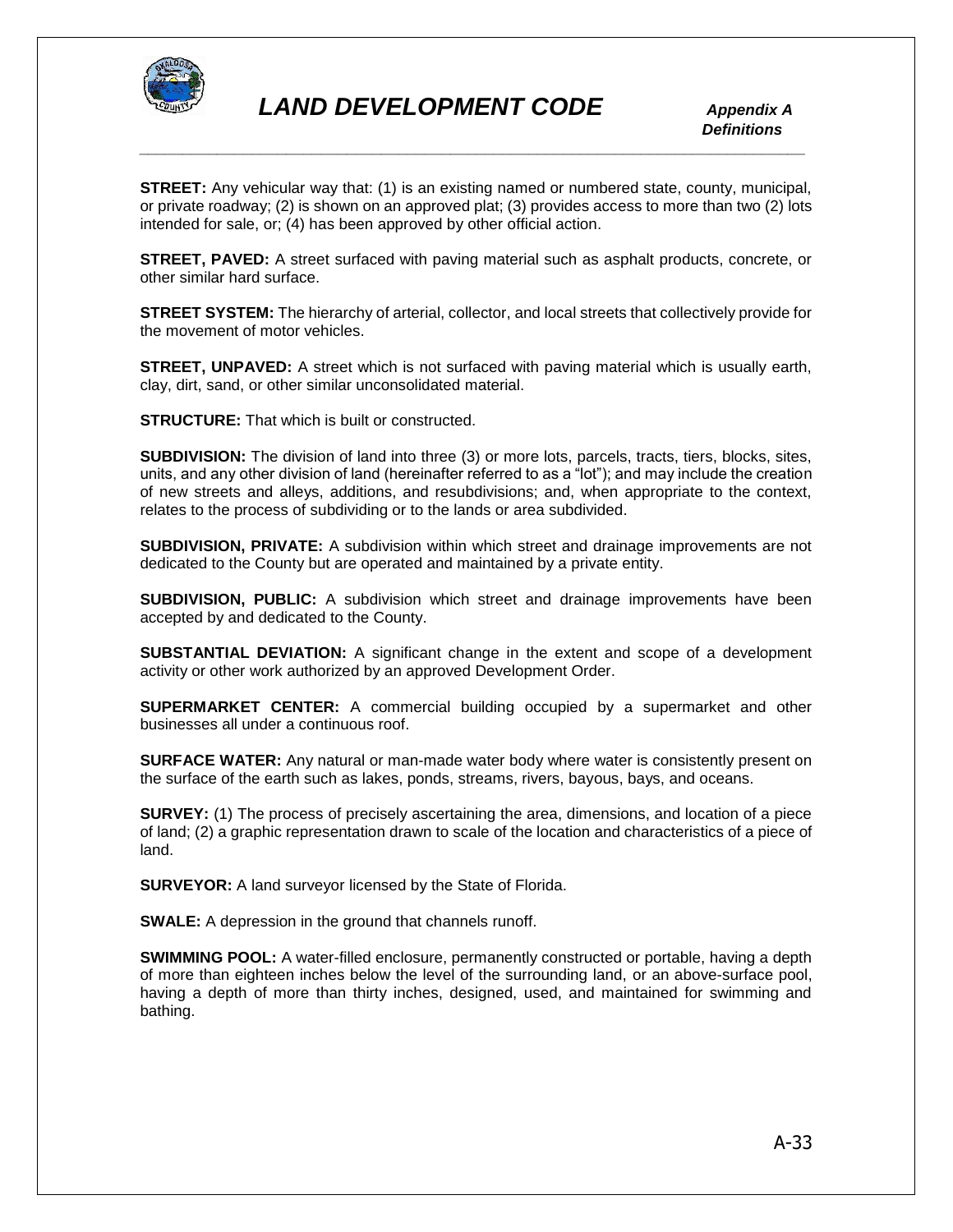

 *Definitions \_\_\_\_\_\_\_\_\_\_\_\_\_\_\_\_\_\_\_\_\_\_\_\_\_\_\_\_\_\_\_\_\_\_\_\_\_\_\_\_\_\_\_\_\_\_\_\_\_\_\_\_\_\_\_\_\_\_\_\_\_\_\_\_\_\_\_\_\_\_\_\_\_\_\_\_\_*

 **T** 

**TAILWATER CONDITION:** Depth of water at the point of discharge, immediately downstream from the discharge structure. It is expected that the engineer of record will need to make a determination of the tailwater conditions based on sound engineering practices.

**TAP-ON:** A connection onto a central water or sewer system.

**TAX ROLL:** The ad valorem (property) tax roll of Okaloosa County.

**TEMPORARY STRUCTURE:** A structure without any foundation or footings and that is removed when the designated time period, activity, or use for which the temporary structure was erected has ceased.

**TEMPORARY USE:** A use established for a limited duration with the intent to discontinue such use upon expiration of a certain time period.

**TENANT:** An occupant of land or a premise, who occupies, uses, and enjoys real property for a fixed time, usually through a lease arrangement with the property owner and with the owner's consent.

**THREATENED SPECIES:** Plant and animal species listed by the federal government or State as "Threatened."

**TIMBERLAND:** Land where forest products are planted, cultivated, and harvested as a commercial source of wood.

**TIMESHARE:** The term "timeshare" shall be construed as described in Chapter 721, F.S.

**TOPOGRAPHY:** The ground surface or surface configuration of land.

**TOPOGRAPHIC ELEVATION:** A measurement used to express the height of land above mean sea level.

**TOURIST:** A person who is traveling for pleasure; a vacationer.

**TOWNHOUSE:** A one-family dwelling unit in a row of at least three such units where each unit has its own front and rear access to the outside, no unit is located on top of or over another unit, and each unit is separated, by another unit by one or more vertical common fire-resistant walls.

**TRAFFIC:** The movement of motor vehicles on roadways.

**TRAFFIC COUNT:** A tabulation of the number of motor vehicles passing a certain point during a specified period of time.

**TRAFFIC STUDY:** A report based on engineering principles that provides an analysis of traffic conditions relative to a development project.

**TREE:** Any living, self-supporting, woody perennial plant which has a trunk diameter of no less than three (3) inches and normally grows to an overall height of no less than fifteen (15) feet.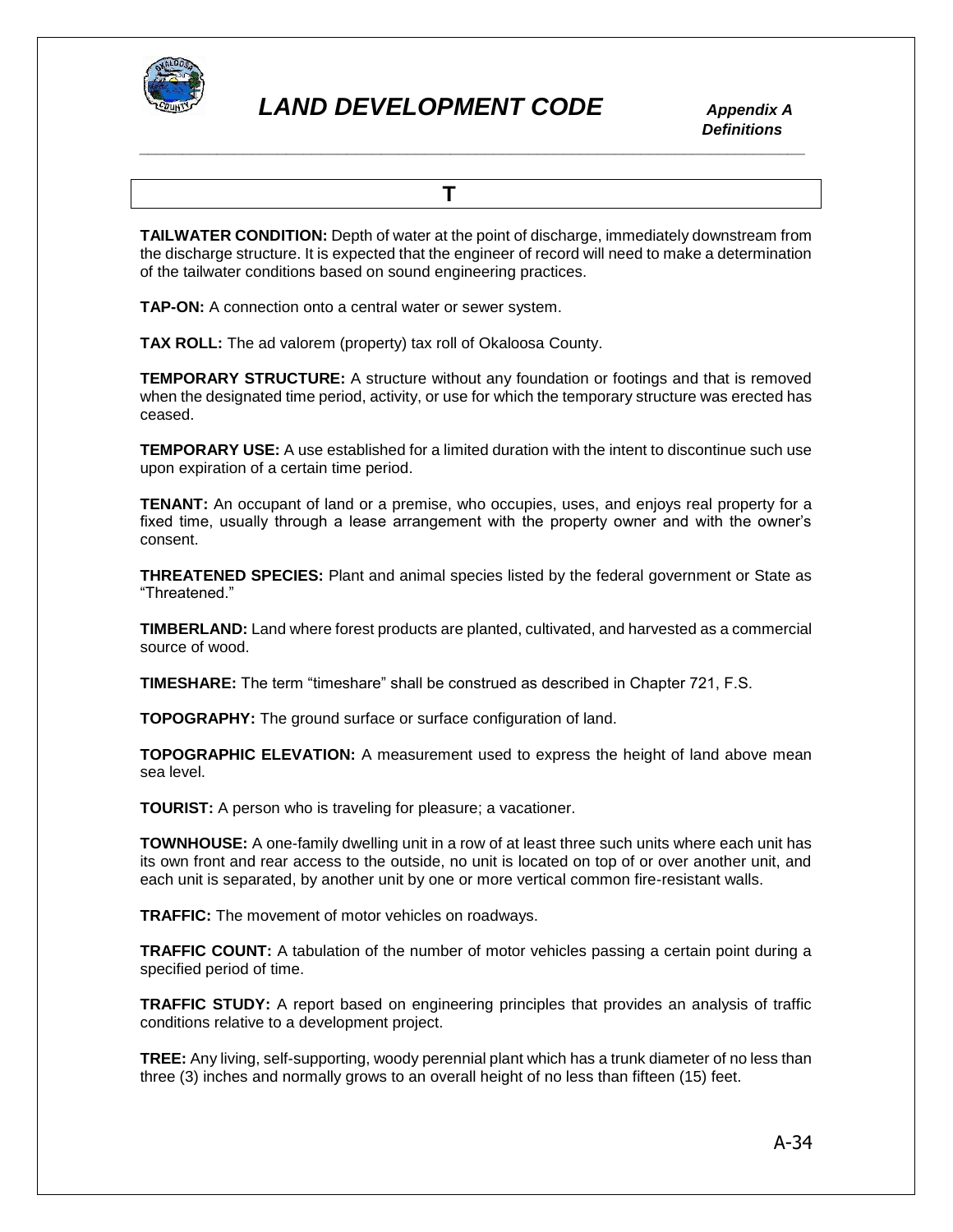

**TRIBUTARY:** A stream, branch, creek, or river that flows into a larger body of water.

**TRIP:** A single or one-way motor vehicle movement either to or from a subject property or study area.

**TRIP DISTRIBUTION:** The measure of the number of vehicles or passenger movements that are or will be made between geographic areas.

**TRIP ENDS:** The total of trips entering and leaving a specific land use or site over a designated period of time.

**TRIP GENERATION:** The total number of vehicle trip ends produced by a specific land use or activity.

**TRIPLEX:** A building containing three dwelling units, each of which has direct access to the outside or to a common hall.

**TURTLE SENSITIVE LIGHTING:** The design and installation of lighting for buildings or structures that minimizes the disorientation of nesting sea turtles or turtle hatchlings.

*<u>U* **U**</u>

**UNDEVELOPED:** Land in its natural state before development; unimproved land.

**UPLAND:** The dry area of a site; any non-wetland area.

**URBAN DEVELOPMENT BOUNDARY:** A designated service area described in the Comprehensive Plan within which urban characteristics and levels of service are to be maintained.

**USE:** The purpose or activity for which land or buildings are designed, arranged, or intended or for which land or buildings are occupied or maintained.

**UTILITY EASEMENT:** The right or right-of-way acquired by a utility or government agency to locate utilities, including all types of pipelines, telephone and electric lines, and similar devices.

**UTILITY, PUBLIC OR PRIVATE:** (1) Any agency that, under public franchise or ownership, or under certificate of convenience and necessity, or by grant of authority by a governmental agency, provides the public with electricity, gas, heat, steam, communication, transportation, water, sewage collection, or other similar service; (2) a closely regulated enterprise with a franchise for providing a needed service.

 **V** 

**VACATE:** To relinquish or otherwise give up ownership or other legal interest in a right-of-way, easement, or plat.

**VARIANCE:** Permission to depart from the literal requirements of an ordinance.

**VEGETATION:** Natural or landscaped plants growing on a site.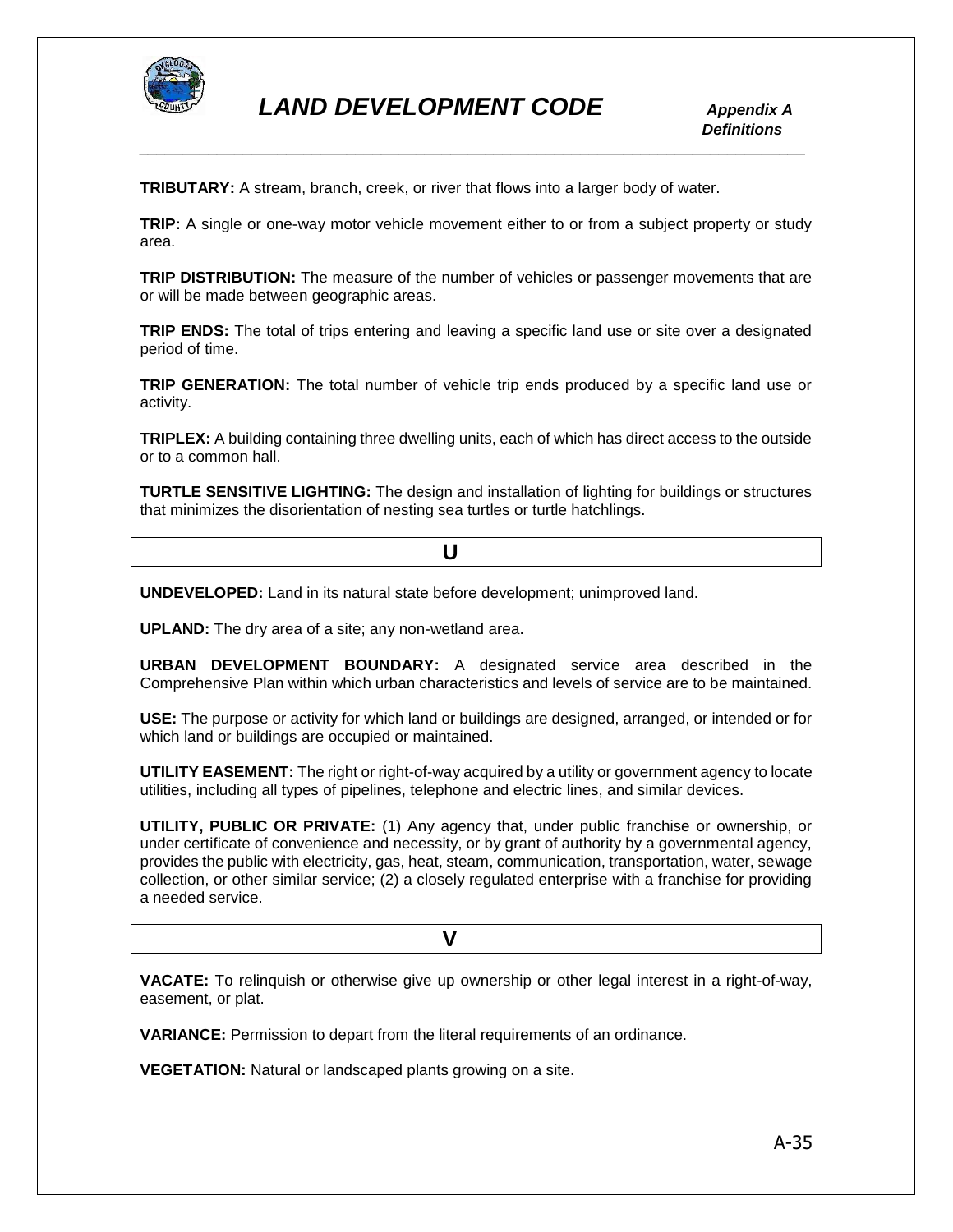

**VESSEL:** Synonymous with boat as referenced in s.1(b), Art.VII of the State Constitution and includes every description of watercraft, barge, and air boat, other than a seaplane on the water, used or capable of being used as a means of transportation on water (Section 327.02(36), F.S.).

**VESSEL RENTAL:** A business where vessels are rented for operation without a licensed captain on board.

**VETERINARY HOSPITAL:** A place where animals are given medical care and where the boarding of animals is limited to short-term care incidental to the medical treatment.

 **W** 

**WAIVER:** Permission to depart form the requirements of an ordinance under certain specified conditions or circumstances.

**WALL:** (1) The vertical exterior surface of a building; (2) vertical interior surfaces that divide a building's space into rooms.

**WAREHOUSE:** A building used primarily for the storage of goods and materials.

**WELL:** Any excavation that is drilled, cored, bored, washed, driven, dug, jetted, or otherwise constructed when the intended use of such excavation is for the location, acquisition, removal, development, or artificial recharge of groundwater but does not include any well for the purpose of obtaining petroleum products.

**WELL, PRIVATE:** A well used to provide water to one or more consumptive users which is not part of a community or public water system.

**WELL, PUBLIC:** A well used to provide water to a community or public water system which usually requires a permit from the State.

**WETLAND:** The term "wetland" shall have the same meaning as given at Section 373.019(22), F.S.

**WHEEL STOP:** Permanent devices in a parking stall that block the front wheels of a motor vehicle. **WHOLESALE TRADE:** Establishments or places of business primarily engaged in selling merchandise to retailers; to industrial, commercial, institutional, or professional business users; to other wholesalers; or acting as agents or brokers and buying merchandise for, or selling merchandise to, such companies as opposed to the general public.

**WILDLIFE HABITAT:** Land set aside for undomesticated, wild animal habitat.

**YARD:** An open space that lies between the principal building or buildings and the nearest lot line. The minimum required yard as set forth in the Code is unoccupied and unobstructed from the ground upward except as may be specifically provided in the Code.

**YARD, FRONT:** A space extending the full width of the lot between any building and the front lot line and measured perpendicular to the building at the closest point to the front lot line.